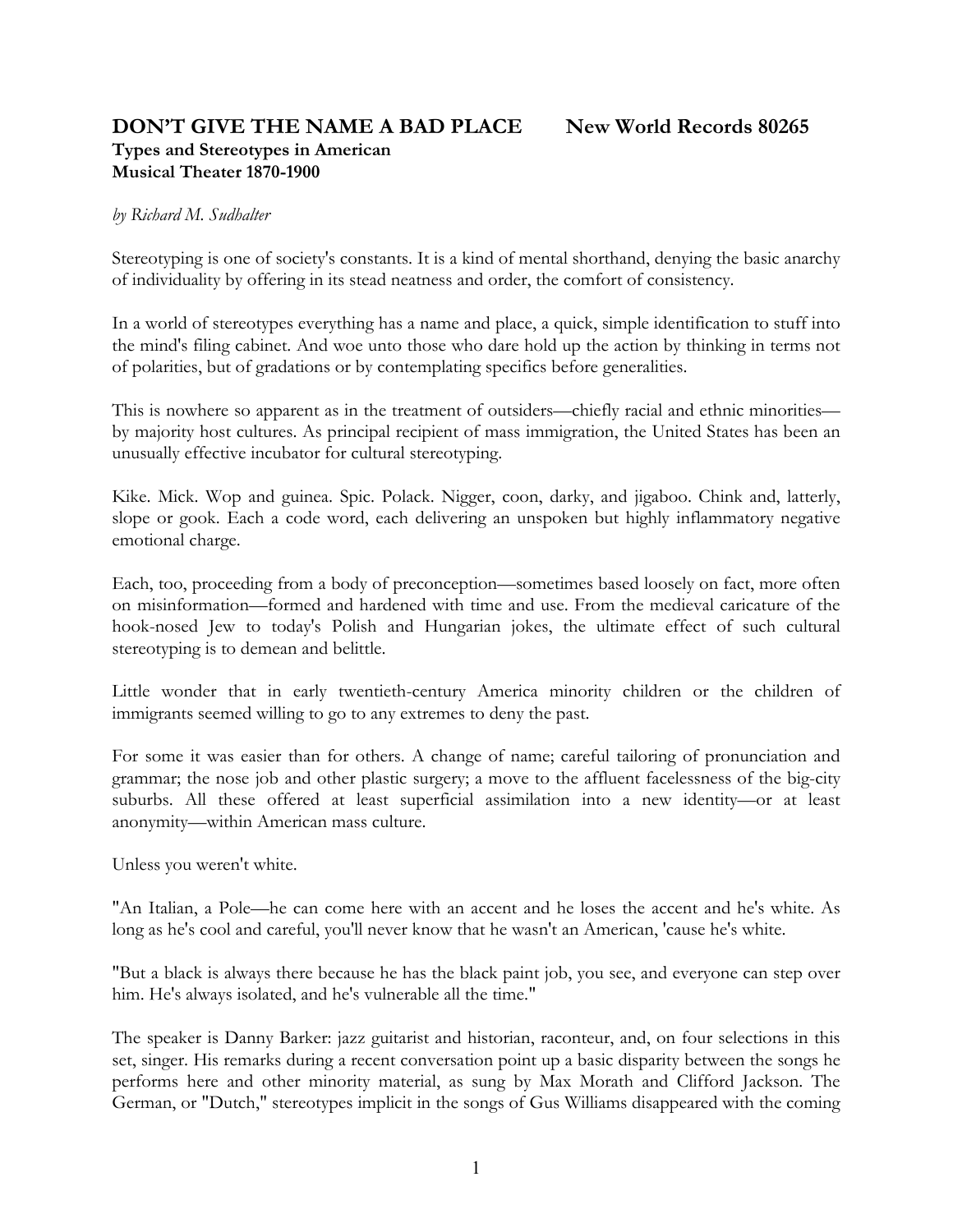of World War I, to be replaced by far uglier and more complex ones. The Irish were assimilated so completely that in 1961 the grandson of an Irish immigrant realized the greatest of all bygone American dreams—election to the presidency of the United States.

But black remains black, and relations between the black and white communities are still very much an issue. It is hardly surprising that the racial stereotypes embodied in some of these songs survived in popular music far into the twentieth century.

"You talk about these times, and bein' free, and those times back when those songs were written," Barker said. "Well, we're still goin' through those times. Listen--they're still givin' us this thing about this is the first black to do this, or the first to do that. You never hear about the first Pole or first Italian or whatever. You want to know about our progress? Think of that ol' hourglass, with one grain of sand at a time. That's us."

In the introduction to *Nobody,* her perceptive biography of the black singer-comedian Bert Williams, Ann Charters writes:

To some extent every immigrant group found its background ridiculed on the music hall stage, but for the Negro special conditions of prejudice, hostility and ignorance insured a unique longevity to the stereotyped portrait. For over one hundred years the impression of the Negro as racially and socially inferior was fostered by legions of comedians in blackface. Originating in the white man's "imitations" of Negroes in nineteenth century minstrel shows, the caricature took such firm hold on the American imagination that audiences expected any man with dark skin, no matter what his background or inclinations, to be a "real coon."

To which can be added Williams's own observation that ". . . in truth, I have never been able to discover that there was anything disgraceful in being a colored man. But I have often found it inconvenient--in America."

It was always inconvenient, even in the post-Civil War heyday of the traveling minstrel shows, which provided valuable apprenticeship and exposure for dozens of prominent black musicians, among them James Bland and William Christopher Handy. There were few other outlets for the talents of newly free blacks, and as a result, according to Eileen Southern in *The Music of Black Americans,* minstrel troupes drew hordes of songwriters, singers, dancers, instrumentalists, and comedians.

Some companies grew large and popular enough to travel and live well and to perform under comfortable circumstances, but even then there were attendant ironies. In antebellum times the minstrel show had been a white man's medium, with whites in blackface caricaturing what they and their audiences saw as the characteristics of the black man: oversize red lips, bulging eyes, exaggerated motion and gait, gaudy costuming. After the war black minstrels found they had to imitate the white man's burlesque of them in order to succeed. "Nothing seemed more absurd," said George Walker, Bert Williams' stage partner, "than to see a colored man making himself ridiculous in order to portray himself."

Yet it was a living, often a good one. It offered fame—and, for several figures of exceptional talents,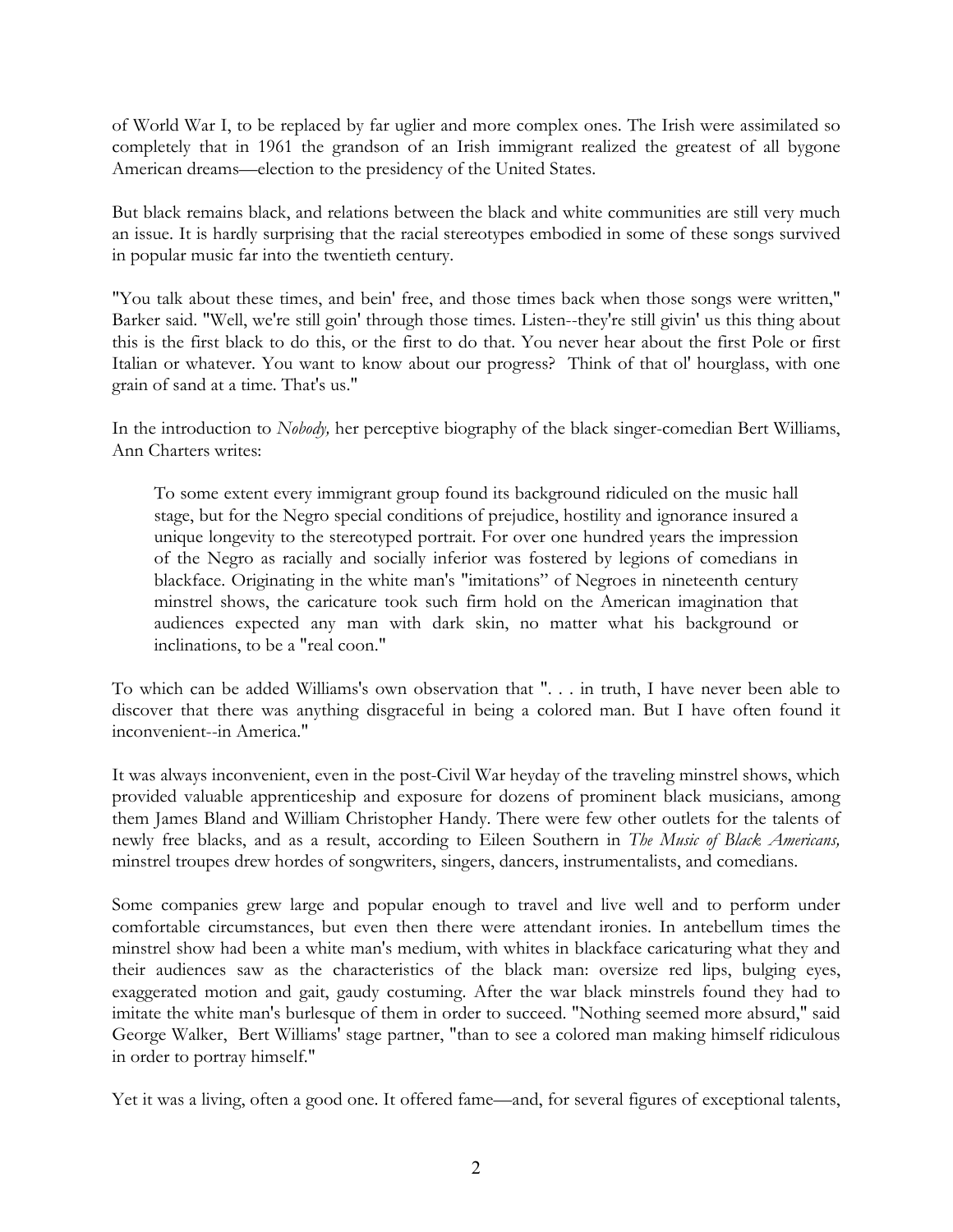a chance to he heard and recognized internationally.

This was certainly true of James A. Bland. As a songwriter he is now regarded as the successor and easy equal to Stephen Foster, who died in 1864, when Bland was ten. Bland's "De Golden Wedding" (Track 7) pays affectionate homage to his days as a member of Haverly's Genuine Colored Minstrels, with references to such Haverly stalwarts as Jim Grace, Billy Kersands, and Tom Mackintosh. Kersands, who befriended the young Bland and won his lifelong gratitude, originated such dances as the soft shoe, or Virginia Essence, usually performed to Foster's "Old Folks at Home."

The Haverly troupe's travels took them abroad, where Bland found audiences willing to hear him not merely as a darky in blackface, but as a songwriter, banjoist, and singer rated as one of the most musically influential Americans of the time, along with Foster and bandmaster John Philip Sousa.

Yet though Bland's songs survived his death in 1911, his name and reputation did not; he died penniless and forgotten—even while millions were singing his "Carry Me Back to Old Virginny," "In the Evening by the Moonlight," "Oh, Dem Golden Slippers," and others, often crediting them to Foster. Tom Fletcher, himself a veteran black minstrel man who lived into the early nineteen-fifties, noted in his autobiography, *One Hundred Years of the Negro in Show Business,* that "Foster's friends and heirs kept his name before the public, a privilege Bland did not enjoy." Bland's unmarked grave in an outlying suburb of Philadelphia was rediscovered twenty-seven years after his death.

Though Bland lived and worked in a world of stereotypes, it would be hard to imagine a black further from the minstrel-show image of the shuffling, illiterate coon. Born in Flushing, New York, of college-educated parents, he mixed freely—and made many friends—among whites. One avowed admirer was a young cellist named Victor Herbert, recently arrived from Ireland, who on hearing "Carry Me Back to Old Virginny" resolved to investigate the music of his new land more deeply.

As the century neared its end, minstrel shows absorbed and adapted a dance that hadn't been seen in public since plantation days—with unexpected results. Almost overnight, the traditional cakewalk became a national fad.

In his autobiography, Tom Fletcher provides a colorful and informative description of plantation cakewalking:

Sometimes on pleasant evenings, boards would be laid down for an impromptu stage before the verandah so the guests could have a good view of the proceedings and a real shindig would take place with singing and dancing. The *cake walk*, in that section and at that time, was known as the *chalk-line walk*. There was no prancing, just a straight walk on a path made by turns and so forth, along which the dancers made their way with a pail of water on their heads. The couple that was the most erect and spilled the least water or no water at all was the winner.

According to most historical opinion, the word *cakewalk* may have referred to the reward bestowed on the winning couple at such festivities; later extravagances of name, such as "peregrinations for the pastry," would appear to corroborate this.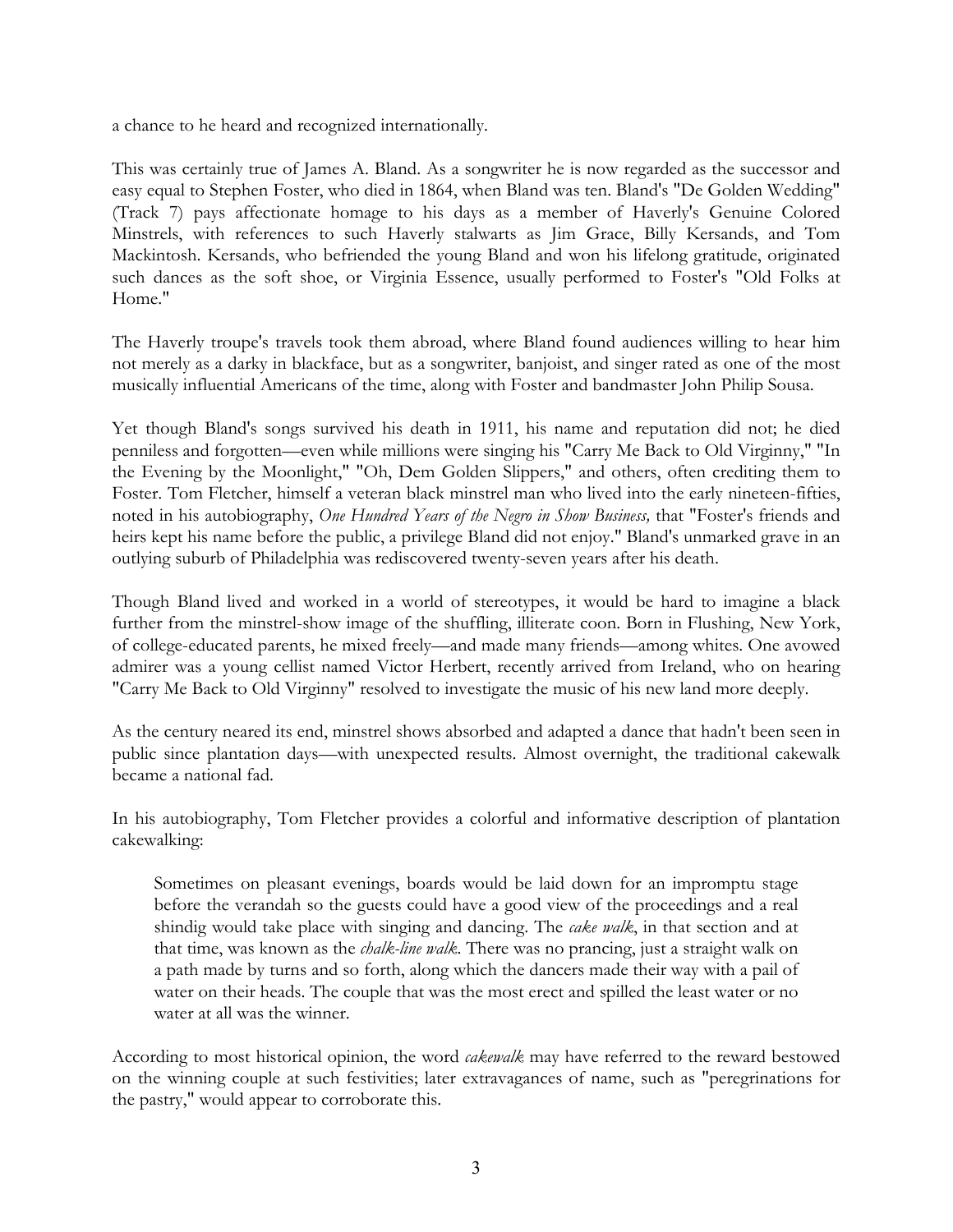By 1890 the chalk-line walk had become the cakewalk and was being done ever more elaborately in an increasing number of all-black shows, usually to the accompaniment of a syncopated new style of piano playing first known as "jig piano," later as ragtime. National championship contests featuring cakewalking done to ragtime became annual events at Madison Square Garden in New York. Out of these developments came a composer who, like James Bland, had done his apprenticeship in the minstrel shows, but who was to gain his greatest popularity in a far more controversial way.

His name was Ernest Hogan, and he was responsible for a new syncopated tune that caught the public fancy--and whose title, "All Coons Look Alike to Me," became a lasting and damaging racial joke. Hogan later insisted he had used the word "coon" because the raccoon is "a very smart animal"; but his explanation seems doubtful in light of considerable evidence that "coon" was already in widespread use as a derogatory synonym for "Negro" at the time he wrote the song.

"All Coons Look Alike to Me" spawned dozens of imitations, each seemingly more offensive than the last: "He's Just a Little Nigger, but He's Mine, All Mine," "Coon, Coon, How I Wish My Color Would Change," "You May Be a Hawaiian on Broadway, but You're Just Another Nigger to Me." The list is endless, even including comedy sketches with such titles as "A Trip to Coontown," and "On Jolly Coon-ey Island."

This development seems all the more ignominious--especially to today's sensibilities--in that Hogan was black, as were several other prominent writers of "coon songs." Yet Tom Fletcher, with another generation's perspective, saw things differently:

Hogan has been severely criticized for using the word "coon." I myself don't particularly like such use of the word either, but the fact remains that the combination of the word and the new rhythm created a big sensation and gave show business of that era a badly needed shot in the arm.

He echoes--and quotes--Hogan's own defense of the craze as something economically good for blacks at a time when money and morale in show business were waning, and as something that helped bring ragtime into the open as an independent, ultimately popular form, paving the way for jazz. There may be truth in such a contention, but the constant humiliation and debasement inherent in the coon-song caricatures had a demoralizing effect.

James Weldon Johnson, brother of the celebrated black musician J. Rosamund Johnson and himself a songwriter of distinction, observed in his classic study *Black Manhattan:*

The status of the Negro as a citizen had been steadily declining for twenty-five years; and at the opening of the twentieth century his civil state was, in some respect, worse than at the close of the Civil War. . . . The outlook was dark and discouraging. The Negro himself had in large measure lost heart. . . . The general spirit of the race was one of hopelessness or acquiescence. The only way to survival seemed along the road of sheer opportunism and of conformity to the triumphant materialism of the age.

All of which helps explain the sense of self-justification in the protestations of Hogan and other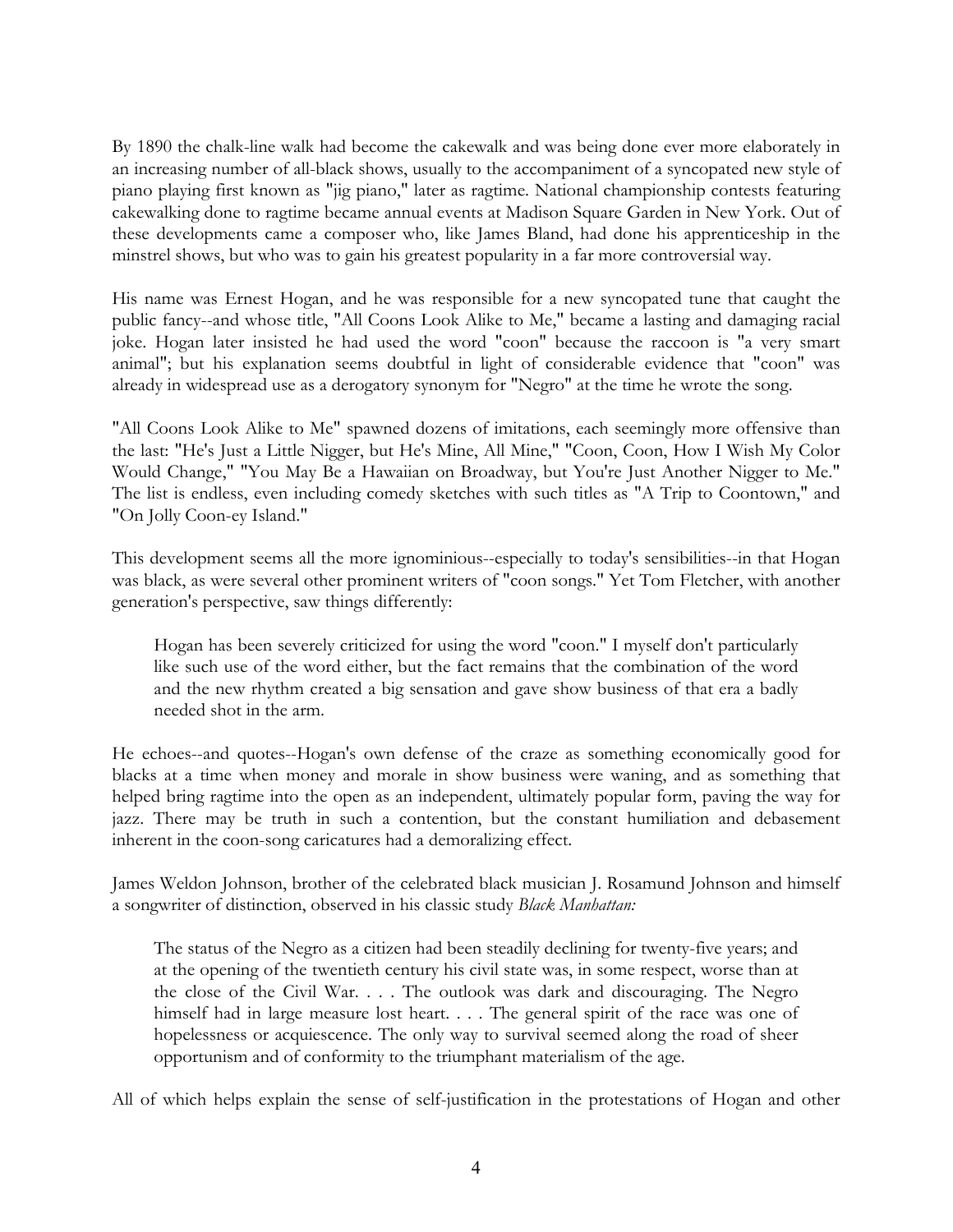black contributors to the "coon" fad.

This curious period even managed to produce some popular music of real distinction--though it can be argued that the composers would have written well under any circumstances. Easily the outstanding figure to emerge was the violinist-conductor-composer Will Marion Cook, whose "Darktown Is Out Tonight" is included in this collection (Track 9).

Cook was born in Washington, D.C., to college-educated parents. He had studied at Oberlin College, in Berlin, and under Dvorák during the Czech composer's tenure at the National Conservatory of Music in New York. By the time Cook turned his attention to popular music, he had become a respected figure among black musicians in New York.

In 1898 Cook collaborated with the poet Paul Laurence Dunbar on *Clorindy, the Origin of the Cakewalk*, the first all-black musical comedy to succeed on Broadway--and one featuring songs full of "coon" stereotypes. In later years Cook recalled his mother's consternation on hearing him working out one of *Clorindy's* hits, "Who Dat Say `Chicken' in Dis Crowd?":

My mother, who was cooking my breakfast, came into the parlor, tears streaming from her eyes, and said: "Oh Will! Will! I've sent you all over the world to study and become a great musician, and you return such a nigger!" My mother was a graduate of Oberlin in the class of 1865 and thought that a Negro composer should write just like a white man.

After some difficulty finding backers, *Clorindy* opened at the Roof Garden of the Casino Theater in New York, with Ernest Hogan playing the lead. "Darktown Is Out Tonight" is the show's rousing opening, with a rhythmic thrust, built around a simple three-note motif, that presages developments in jazz nearly three decades in the future.

## Again, Cook:

When the last note was sounded, the audience stood and cheered for at least ten minutes . . . it was pandemonium, but never was pandemonium dearer to my heart. . . . Negroes were at last on Broadway, and there to stay.

Though Tom Fletcher attributes the decline of the coon-song craze to the determination of Chris Smith, composer of the hit song "Good Morning, Carrie" and later "Ballin' the Jack," to get away from the stereotype formula, a more likely contention is that this fad simply ran its course and died out, as fads will.

Years later, in a 1928 panorama of black music he presented at Carnegie Hall, W. C. Handy revived the cakewalk and a pair of coon songs, sung in the style of Ernest Hogan by his friend Tom Fletcher. Handy's opinion that, whatever their effect, coon songs belong to the history of black music in America carries considerable credence today.

But, as James Weldon Johnson has said, the turn of the century was a difficult time to be black. Lynching and other outrages were still commonplace in the South, where post-Civil War legislation beneficial to blacks was all but ignored. Racial tensions had built up in the North as well, especially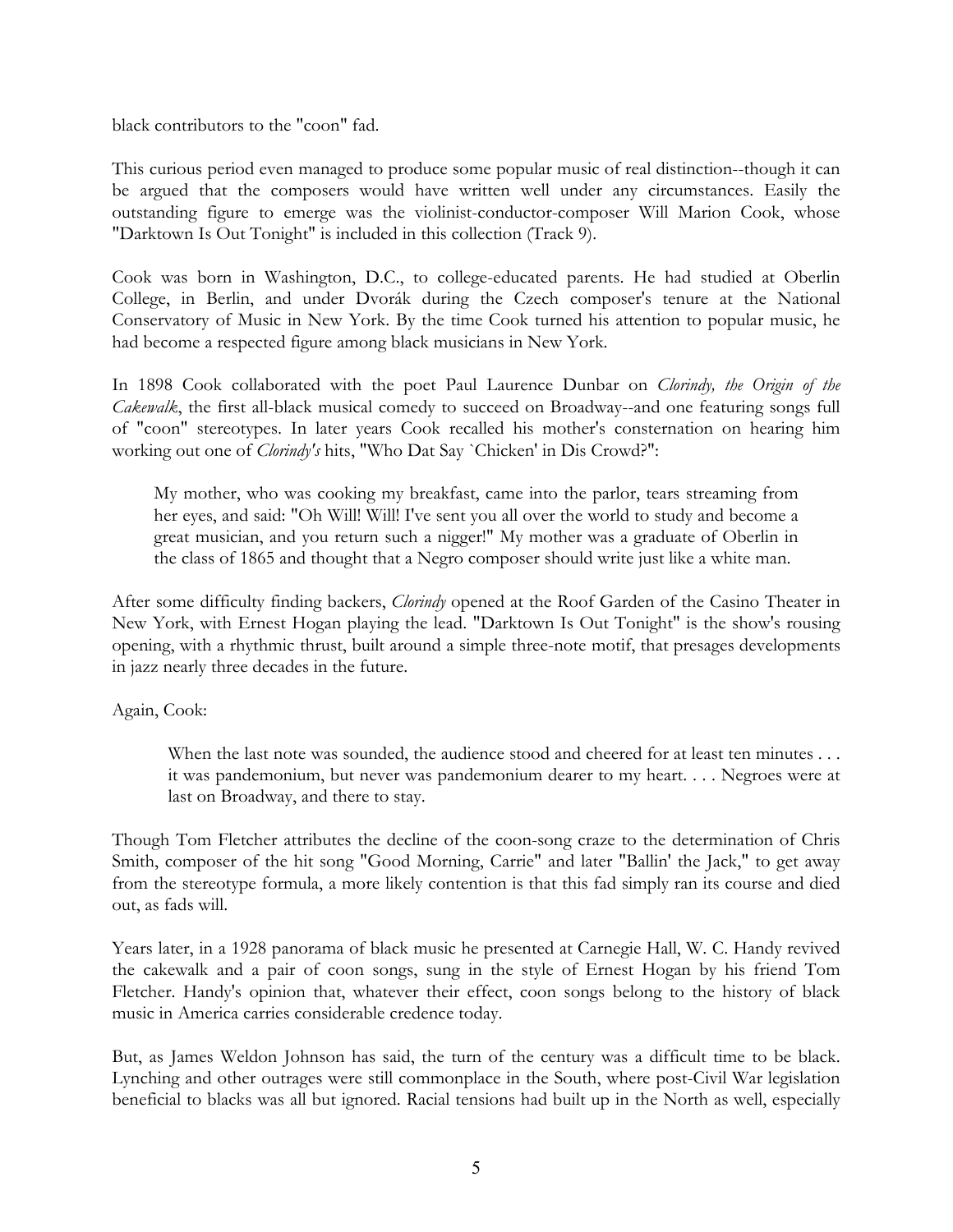in the cities, where jobs and living space were scarce and the growing number of black workers was looked on by many whites as a threat.

On the hot, humid night of August 15, 1900, the tension in New York erupted in one of the most violent race riots in the city's history. Significantly, according to Johnson, "during the height of the riot the cry went out [among whites] to `get Ernest Hogan and [Bert] Williams and [George] Walker and [Bob] Cole and [J. Rosamund] Johnson,'" all popular black entertainment figures. "These seemed to be the only individual names the crowd was familiar with."

The wounds of that night of violence were slow to heal and resulted in a new militancy in many sectors of the black community. There was also, especially within the family, a retreat into a kind of fortress mentality. "Stay in Your Own Back Yard" (Track 6) could have been its rallying cry: As late as 1925 Eva Taylor, the first black woman to sing regularly on radio, recorded "Pickin' on Your Baby" with a band led by her husband, pianist/songwriter Clarence Williams (and featuring the young Louis Armstrong on cornet):

> Oh, they're pickin' on your baby 'Cause I'm a Pickaninny Rose. Mammy, don't they know That they should not treat me so? Don't they know that every dark cloud Inside is silv'ry lined? Mammy, why are they pickin' on me All the time?

Here again was an attitude, born of fear and hostility, that was to remain entrenched for years and is still a strand in the complex web of black-white relations.

\* \* \*

The original sheet music to one of James Bland's characteristic minstrel songs, "Listen to the Silver Trumpet's Sounding," bears the inscription "Dedicated to Harrigan and Hart." This provides a reminder that these two celebrated performer-showmen were quick to see the potential in the first revival of the chalk-line walk. In 1877, a good decade before the national cakewalk craze hit its stride, they produced "Walking for Dat Cake, An Exquisite Picture of Negro Life and Customs" as a feature sketch at New York's Theater Comique on lower Broadway.

It was a characteristically enterprising gesture, especially for Edward "Ned" Harrigan, born on the Lower East Side in 1844. A self-contained man deeply absorbed in theater, he won early acclaim both as a prolific writer of sketches and plays and as an actor-singer of considerable skill.

His partner, Tony Hart, was born Anthony Cannon in Worcester, Massachusetts, in 1855. Harrigan and Hart, and the English-born conductor David Braham, who was later Harrigan's father-in-law, formed a performing-writing-composing team that held New York spellbound for the better part of two decades.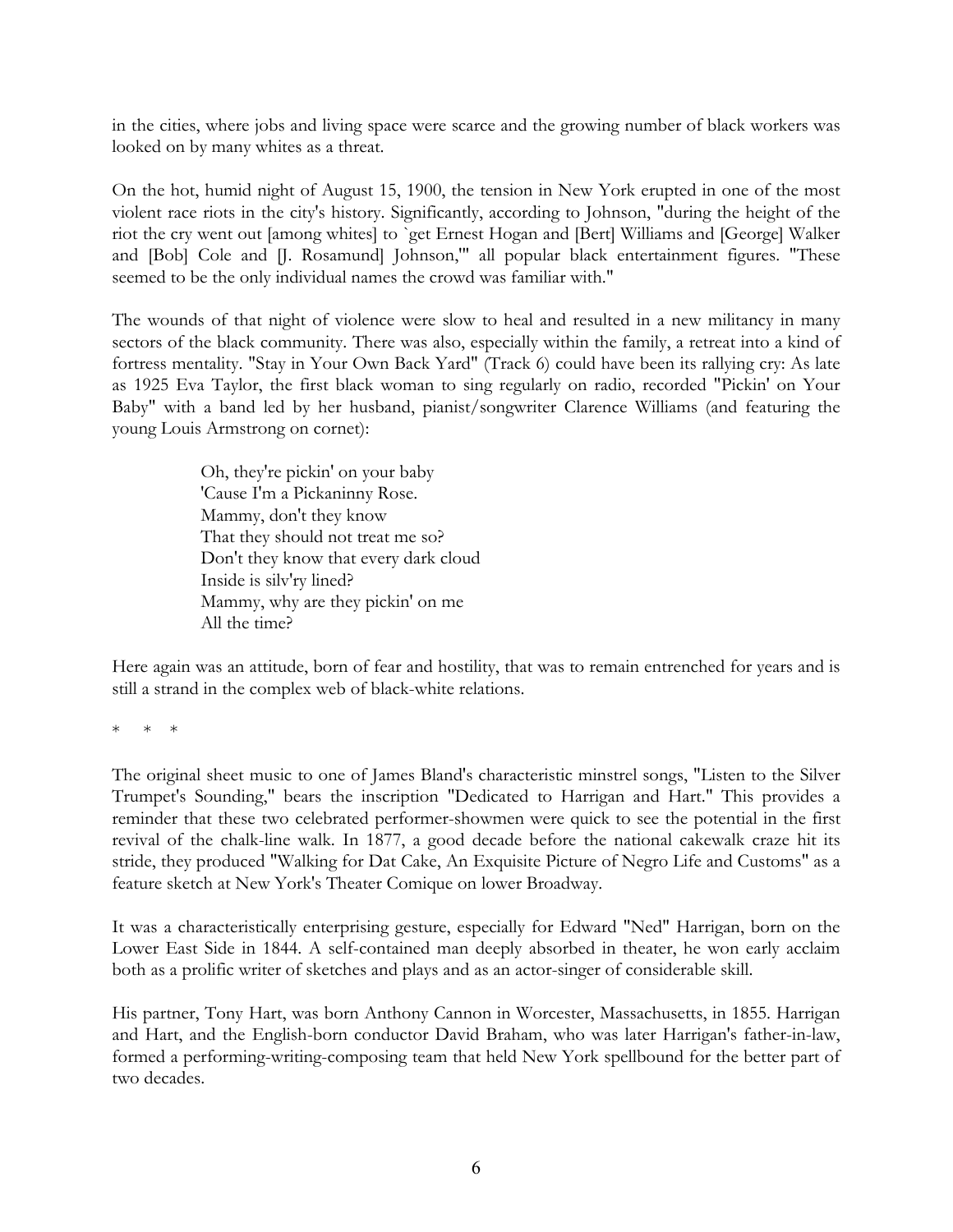Contemporary praise for both Harrigan and Hart was lavish. But it is the quiet, perceptive Harrigan who captures the historical imagination. In *The Merry Partners,* his study of Harrigan and Hart, E. J. Kahn, Jr., describes Harrigan as

. . . primarily concerned with the habitués of the slums—the newsboys and flower girls, the barbers and butchers, the Bowery toughs and South Street sailors, and the disreputable folk who hung out in the dives known as dance houses, where it was the custom for the male patrons to buy the resident hostesses a drink every time the music stopped; where the girls, who were clearly made of sterner stuff than their prototypes today, downed an authentic drink--as long as they could stay on their feet--during each of an evening's many pauses for refreshment and profit; and where a rapacious kind of stag line hovered, waiting for male patrons to pass out so they could be robbed or, if they were sailors, sold while unconscious to the captain of some short-handed ship.

Harrigan, too, dealt in stereotypes--but of a far different sort from those represented in minstrel shows or in the coon songs and sketches. There was no malice--nor even patronization--in his portraits, but rather a distinct affection. Again, Kahn:

Most of the characters who figured in Harrigan's plays were first or second-generation Irish and German and Italian immigrants who came to New York during the nineteenth century and of whom Harrigan was in the habit of deploring, half-jestingly, that they wouldn't come to his theater because the incidents he showed on stage were indistinguishable from what they experienced at home. In fact, though, his subjects loved looking at themselves, or farcical facsimiles thereof.

Khan goes on to describe how Harrigan, in search of material, would "plant himself on a park bench in some inelegant section of town and sit attentively there, notebook in hand," watching and listening to the assortment of characters parading by. If something caught his fancy, off he'd go in pursuit, scribbling notes as he ran. Such practices won Harrigan the sobriquet "America's Dickens," and high praise from such newspapers as the *New York Herald:*

He finds his inspiration in the city-bred murderer, blackleg, corner loafer, and in every conceivable and unnameable product of the town.

While some stereotyping may have figured in such Harrigan creations as *The Mulligan Guard Ball, Squatter Sovereignty,* and others, they left no doubt that real life held more variety, more unpredictability and sheer fascination than any stock racial or ethnic image could offer.

Tony Hart was of a different character. Nat C. Goodwin, a popular comedian of the day, called him, simply, "a genius":

He sang like a nightingale, danced like a fairy, and acted like a master comedian . . . his magnetism was compelling, his personality charming. He had the face of an Irish Apollo. His eyes were liquid blue, almost feminine in their dovelike expression. His head was large and round and covered with a luxurious growth of brown, curly hair, which clustered in ringlets over a strong brow. His disposition turned December into May. . . .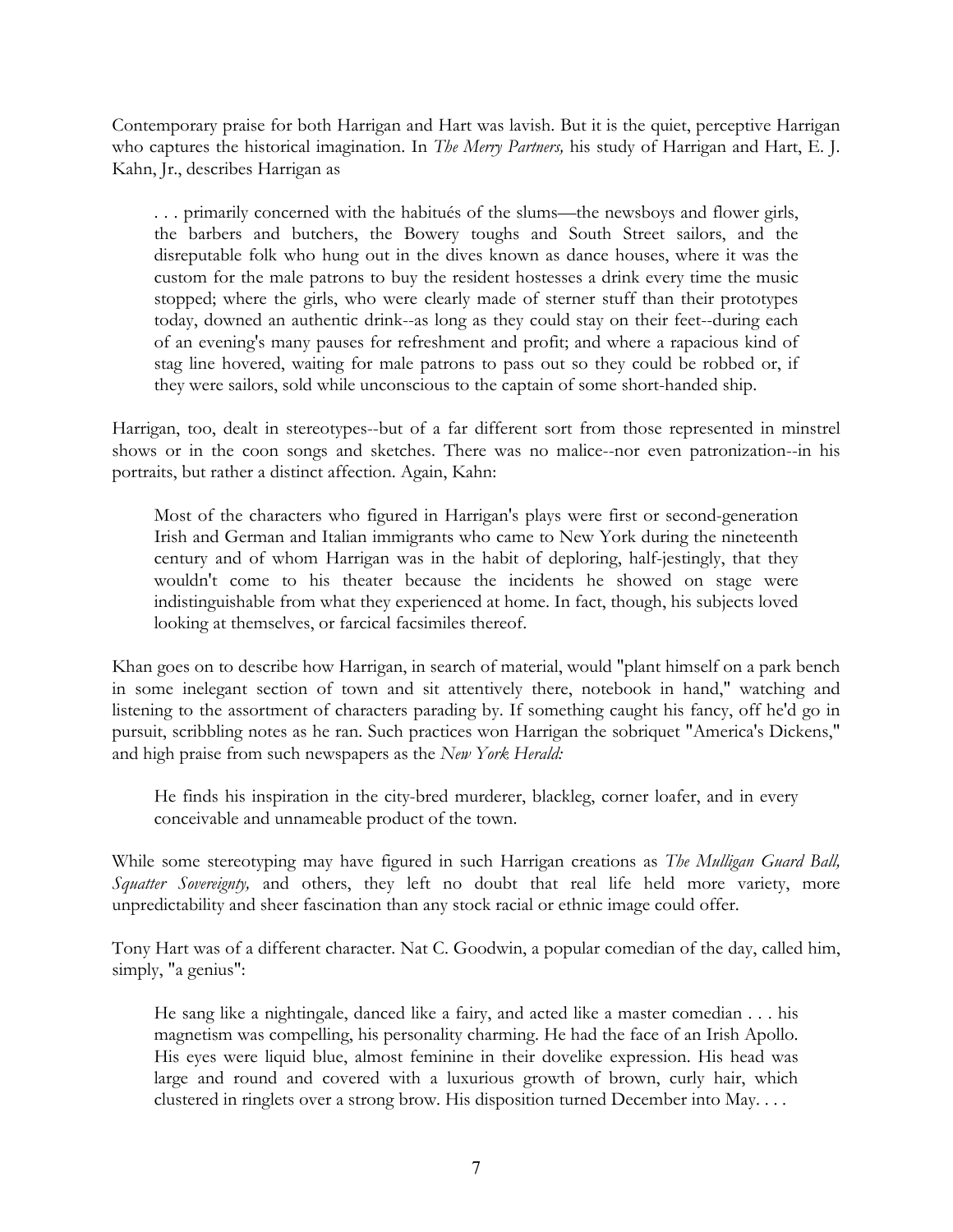The Lower East Side of Harrigan and Hart's day was a gathering place for immigrants from Italy, Ireland, Germany, and other European countries. Consequently, these groups live in Harrigan's plays and sketches--along with blacks quite different from the lazy, ineffectual buffoons of the coon tradition. Describing the difficulties of New York's Italian community in establishing itself, Kahn noted:

The Negroes of New York--who were of course neither immigrants nor aliens, but for all the native-born white citizens of the city cared might as well have been--picked on the Italians, too. . . . Street fights between Negroes and Italians--the former armed with razors and the latter with stilettos--were a common occurrence in downtown New York, and, inevitably, on Harrigan's stage as well. There was nothing a Harrigan audience enjoyed more than to witness a band of blackface actors, razors at the ready, advance across the stage toward a band of Italians, chanting, in terms their opponents could presumably understand, "Cutta! Soona! Quicka!"

Though Harrigan poked gentle fun at most groups, he clearly held a special affection for the Irish. When *The Mulligan Guard Ball* opened at the Theater Comique on January 13, 1879, one of its most popular songs was "The Babies on Our Block" (Track 1), a nostalgic look at the songs and games of Irish children on the Lower East Side. It contains references to the songs "Little Sally Waters" and "Green Gravel," brought to the United States with the immigrants from Ireland.

Like most Harrigan farces, *The Mulligan Guard Ball* is less a show in any strict sense than a loosely structured vehicle for songs and comedy routines. The "plot" in this case concerns the mix-up that results when two guards organizations, one black, the other Irish, rent the same hall on the same night. *Squatter Sovereignty* follows the tireless efforts of its hero, street merchant Felix McIntyre, to marry off his son to the daughter of a prosperous widow. In *Reilly and the 400*, a young lawyer's humble background threatens to sabotage his prospective marriage to a beautiful society girl, until his father takes a hand.

"John Riley's Always Dry" (Track 3) is probably the closest item in this Harrigan and Hart collection to sheer stereotype, in that it pokes fun at the Irishman's legendary weakness for drink; yet here, too, the tone is affectionate.

More often, the songs were full of simple, wistful nostalgia and sentimentality. "Paddy Duffy's Cart" (Track 4) from the 1882 show *Squatter Sovereignty*, tells of a group of Irish boyhood chums, never to be reunited, and the memory of their evenings of song and friendship on a local lumber cart.

"Maggie Murphy's Home" (Track 2) differs from the others in one important respect--it was part of a production, *Reilly and the 400,* staged by Harrigan after the breakup of his partnership with Hart in 1885. Hart was by then debilitated by the effects of advancing syphilis. He performed less and less often, and spent most of his last years in and out of mental hospitals until his death in 1891.

Harrigan carried on as before, turning out new hits. *Reilly* ran for over two hundred performances in its first season. "Maggie Murphy's Home" is an unabashedly sentimental waltz.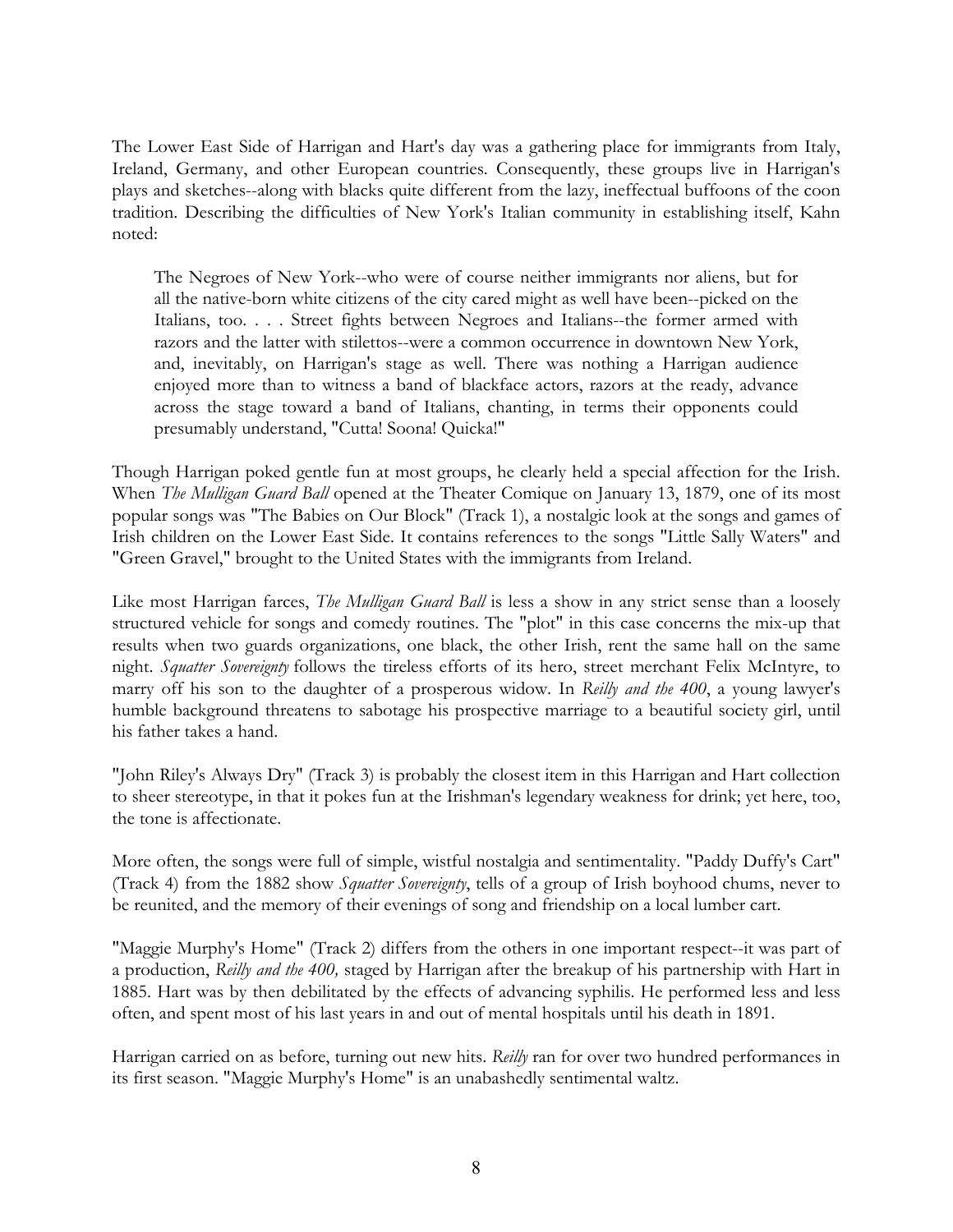Harrigan's subsequent career shaded off into vaudeville, then eventual semiobscurity as fashions in entertainment changed and audiences began to tire of the freewheeling, knockabout style of Harrigan farces. Despite the honor of a George M. Cohan song of 1907, which had the entire nation singing "H-A-double R-I-G-A-N spells Harrigan," the old showman was tired. The death of his son had dealt Harrigan a blow from which he never recovered. Finally, in 1909, he collapsed before going onstage at the Metropolitan Opera House for the finale of a show in his honor. He lived on for two years, a white-haired, emaciated invalid.

His death preceded by less than four years the suicide of Gus Williams (born Gustave Wilhelm Lewecke), one of the era's best-loved exponents of "Dutch" (derived from *Deutsch*) or mock-German vaudeville humor.

Like the team of Joe Weber and Lew Fields, Williams used the convolutions of German syntax and pronunciations, as applied to English, for humorous effect in his monologues and songs. In those pre-World War I days the stock stage German was an amiable, fun-loving fellow, hard-working but not excessively bright, who loved beer and high-spirited conversation.

Character stereotyping, yes--but far closer to Ned Harrigan's Irish laddies in its sense of affection than to the feckless darkies of minstrel show and coon song. In *Educational Theater Journal,* October, 1966, Paul Antonie Distler described a Weber and Fields routine in which

two ludicrously dressed men, . . . in loud checked suits, with goat-like beards sprouting from their chins . . . one elongated and thin, the other short and as fat as he is tall . . . engage in mock physical combat with bladder sticks and hurl Germanicized insults at one another as they make their way to the pool table. The audience is convulsed, howling with glee. . . .

The tone, type, and source of humor could have applied equally to Gus Williams in *Our German Senator* (billed as consisting of "three acts and a telephone"), *A Much-abused Dutchman,* or any of his other popular "refined vaudeville" acts.

His style was gentler, not quite so boisterous as that of Weber and Fields. Reviewing the show *U and I* at the Standard Theater, the *New York Dramatic Mirror* on March 28, 1891, remarked that

. . . Gus Williams, as Professor Johannes Ungerblotz, was as amusing as ever in a dialect part, and his quaint and quiet drolleries stood in strong artistic contrast to the noisy horse-play of others in the cast.

The songs, too, are unremittingly good-natured. "The German Fifth" (Track 11) celebrates pride at being both American and German, whereas "Don't Give de Name a Bad Blace" (Track 14) lampoons the Dutchy's tendency to scramble words and meanings and wind up totally befuddled by simple things.

"Rip van Winkle Was a Lucky Man" (Track 13) is another matter. It was written in 1901 by Jean Schwartz, composer of such standards as "Chinatown, My Chinatown," and takes a rather more acid look at the realities of its times. Things are hard for immigrants, it seems to say, and anyone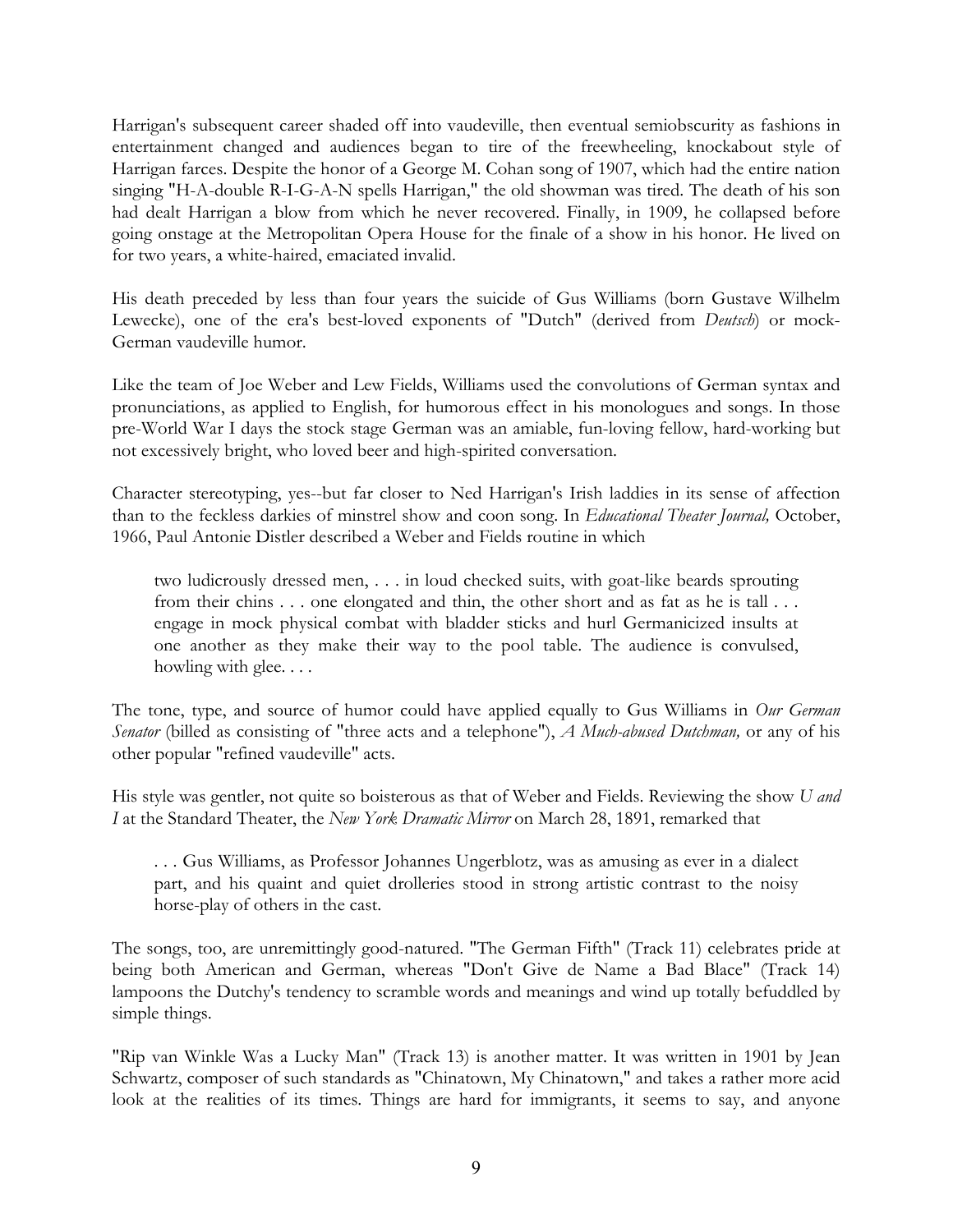fortunate enough to miss them by staying asleep isn't doing badly. At the time the song appeared, much of Harlem was still occupied by whites, especially Germans.

The outbreak of World War I put an end to the lovable Dutchy. Kaiser Wilhelm in Germany was now the enemy, and a new, suitable ugly stereotype, the brutal, militaristic Hun soon appeared with the help of the Allied propaganda machine.

Though born on the Bowery and a veteran of the Civil War, Gus Williams still felt his ancestry keenly. He'd already seen his stage specialties undermined by growing popular movements opposing ethnic stereotyping on stage. Such organizations as the Chicago-based Anti Stage Jew Ridicule Committee of Mrs. Mollie Eda Osherman helped foster increasing self-consciousness among entertainers, especially in vaudeville. Williams tried to move into legitimate theater, only to receive a savage drubbing from the critics.

Finally, on January 15, 1915, came the news that Gus Williams had shot himself in a Yonkers railroad station. "He suffered from stomach trouble," one newspaper obituary commented, "but no other reason for his suicide was immediately apparent."

 $\downarrow$   $\downarrow$   $\downarrow$ 

Some of the worst excesses of racial and ethnic stereotyping in song and on the stage with their attendant strife have passed with the years. But their legacy lives on in the complex patterns that characterize those race relations to this day.

A final word from Danny Barker: "Don't ever forget--in America you have to *learn* to be black. You're constantly learning, wherever you are. You've always had to be smart as a goddamn foxsmarter. You still have to play those roles today, still have to be wily and crafty and cunning to be a black in America. You gotta be sharp, have your antennae up all the time, to feel where it's comin' from. Things change, sure--but don't you ever forget those grains of sand. That's the way it's been, and that's the way it still is."

Track 1

### **The Babies on Our Block**

(David Braham and Edward Harrigan) *(*from *The Mulligan Guard Ball)* Max Morath, tenor; Dick Hyman, piano and conductor; *Quartet:* Lois Winter, soprano; Rose Marie Jun, alto; Phil Olson, tenor; Charles Magruder, bass.

If you want for information Or in need of merriment, Come over with me socially To Murphy's tenement. He owns a row of houses In the first ward, near the dock, Where Ireland's represented By the babies on our block. There's the Phalens and the Whalens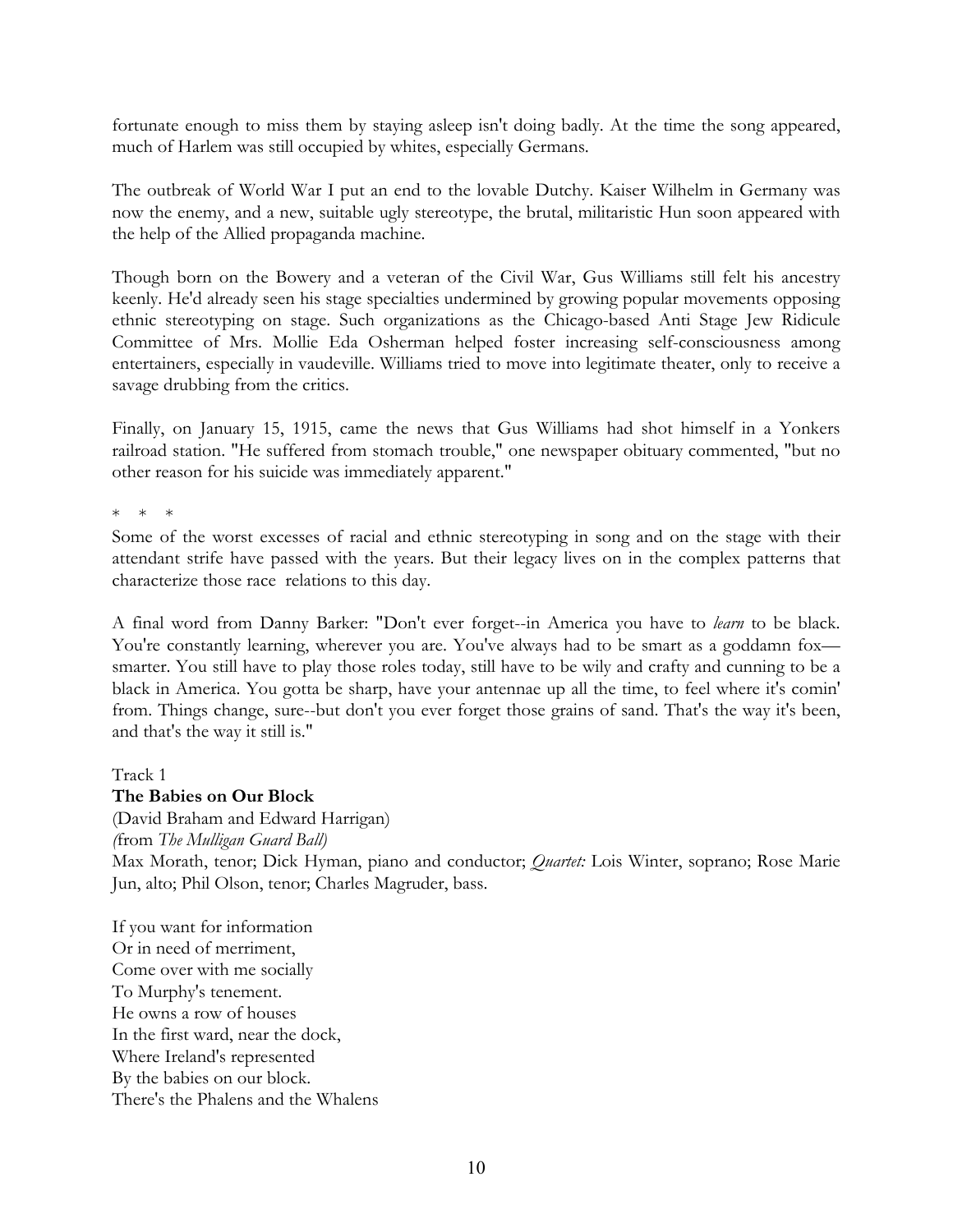From the sweet Dunochadee, They are sitting on the railings With their children on their knee, All gossiping and talking With their neighbors in a flock, Singing "Little Sally Waters" With the babies on our block. "Oh, little Sally Waters, Sitting in the sun, A-crying and weeping for a young man; Oh, rise, Sally, rise, Wipe your eye out with your frock"; That's sung by the babies a-living on our block.

Of a warm day in the summer, When the breeze blows off the sea, A hundred thousand children Lay on the Battery; They come from Murphy's building, Oh, their noise would stop a clock! Oh, there's no perambulatory With the babies on our block. There's the Clearys and the Learys From the sweet Blackwater side, They are laying on the Batt'ry And they're gazing at the tide; All royal blood and noble, All of Dan O'Connell's stock, Singing "Gravel, Greeny Gravel" With the babies on our block. "Oh, Gravel, Greeny Gravel, How green the grasses grow, For all the pretty fair young maidens that I see"; Oh, "Green Gravel Green," Wipe your eye out with your frock; That's sung by the babies a-living on our block.

It's good morning to you, landlord; Come now, how are you today? When Patrick Murphy, Esquire, Comes down the alleyway With his shiny silken beaver, He's as solid as a rock, The envy of the neighbor boys A-living on our block. There's the Brannons and the Gannons,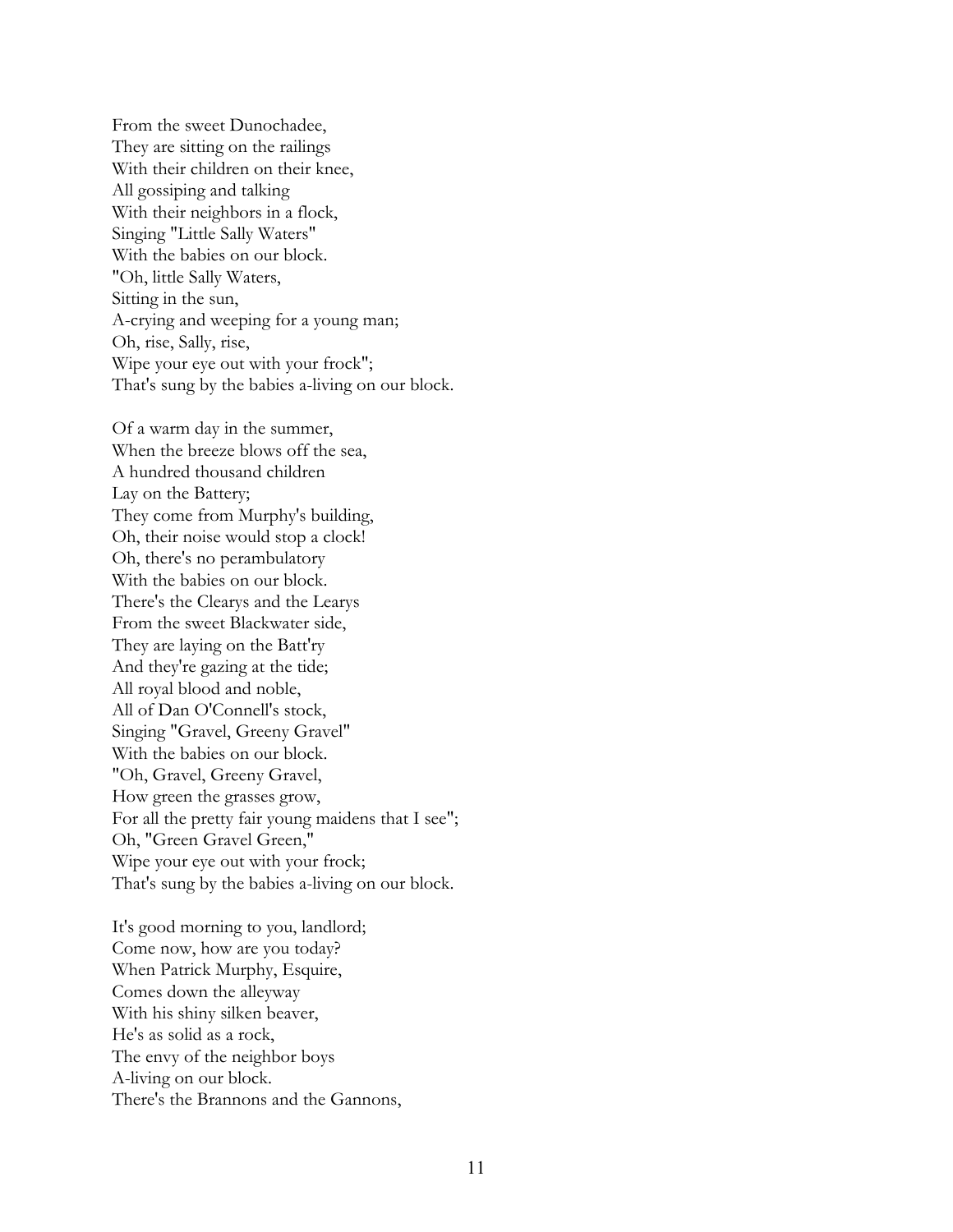Far Down and Connaught men, Quite easy with the shovel And so handy with the pen; All neighborly and friendly, With relations by the flock, Singing "Little Sally Waters" With the babies on our block. "Oh, little Sally Waters, Sitting in the sun, A-crying and weeping for a young man; Oh, rise, Sally, rise, Wipe your eye out with your frock"; That's sung by the babies a-living on our block.

### Track 2

#### **Maggie Murphy's Home**

(David Braham and Edward Harrigan) *(*from *Reilly and the 400)* Max Morath, tenor; Dick Hyman, piano and conductor; *Quartet:* Lois Winter, soprano; Rose Marie Jun, alto; Phil Olson, tenor; Charles Magruder, bass.

Behind a grammar schoolhouse In a double tenement, I live with my old mother And always pay the rent. A bedroom and a parlor Is all we call our own, And you're welcome ev'ry evening At Maggie Murphy's home.

#### *Chorus*

On Sunday night, 'tis my delight And pleasure, don't you see, Meeting all the girls and all the boys That work down town with me. There's an organ in the parlor To give the house a tone, And you're welcome ev'ry evening At Maggie Murphy's home.

Such dancing in the parlor, There's a waltz for you and I, Such mashing in the corner, And kisses on the sly. Oh, bless the leisure hours That working people know,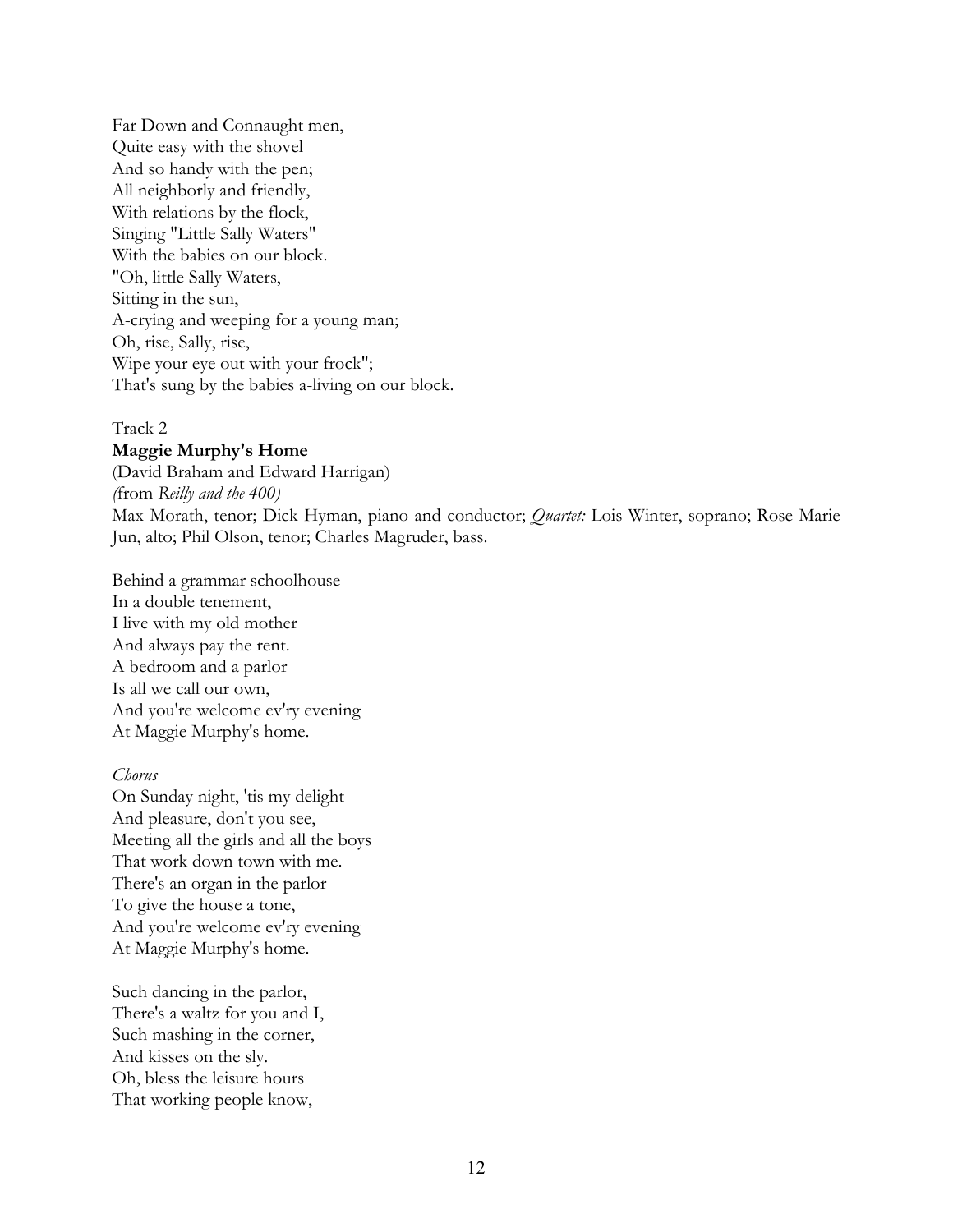And they're welcome ev'ry evening At Maggie Murphy's home. *(Chorus)*

I walk through Hogan's Alley At the closing of the day, To greet my dear old mother. You'll hear the neighbors say, Oh, there goes little Maggie, I wish she were my own. Oh, may blessings ever linger O'er Maggie Murphy's home. *(Chorus)*

Track 3 **John Riley's Always Dry** (David Braham and Edward Harrigan) *(*from *Mulligan's Silver Wedding)* Max Morath, tenor; Dick Hyman, piano and conductor; *Quartet:* Lois Winter, soprano; Rose Marie Jun, alto; Phil Olson, tenor; Charles Magruder, bass.

I have an old companion, John Riley from Tralee; In fair or cloudy weather, John Riley's seen with me. His heart is like a mountain, His honor ye can't buy, But elbow bending is his fault, John Riley's always dry.

#### *(Chorus)*

Bass's ale by the pail He would order Rosanna to go out and buy; Dublin Stout, he would shout, Keep drinking and never say die; Whiskey prime, gin and wine, He would hand down a bottle and merrily cry: "My Rose Ann, fill the can, For honest John Riley's dry."

It's ev'ry morning early John Riley's out of bed, Sure never a feather bolster Lies under Riley's head; It's when the sun is rising, So eager and so sly,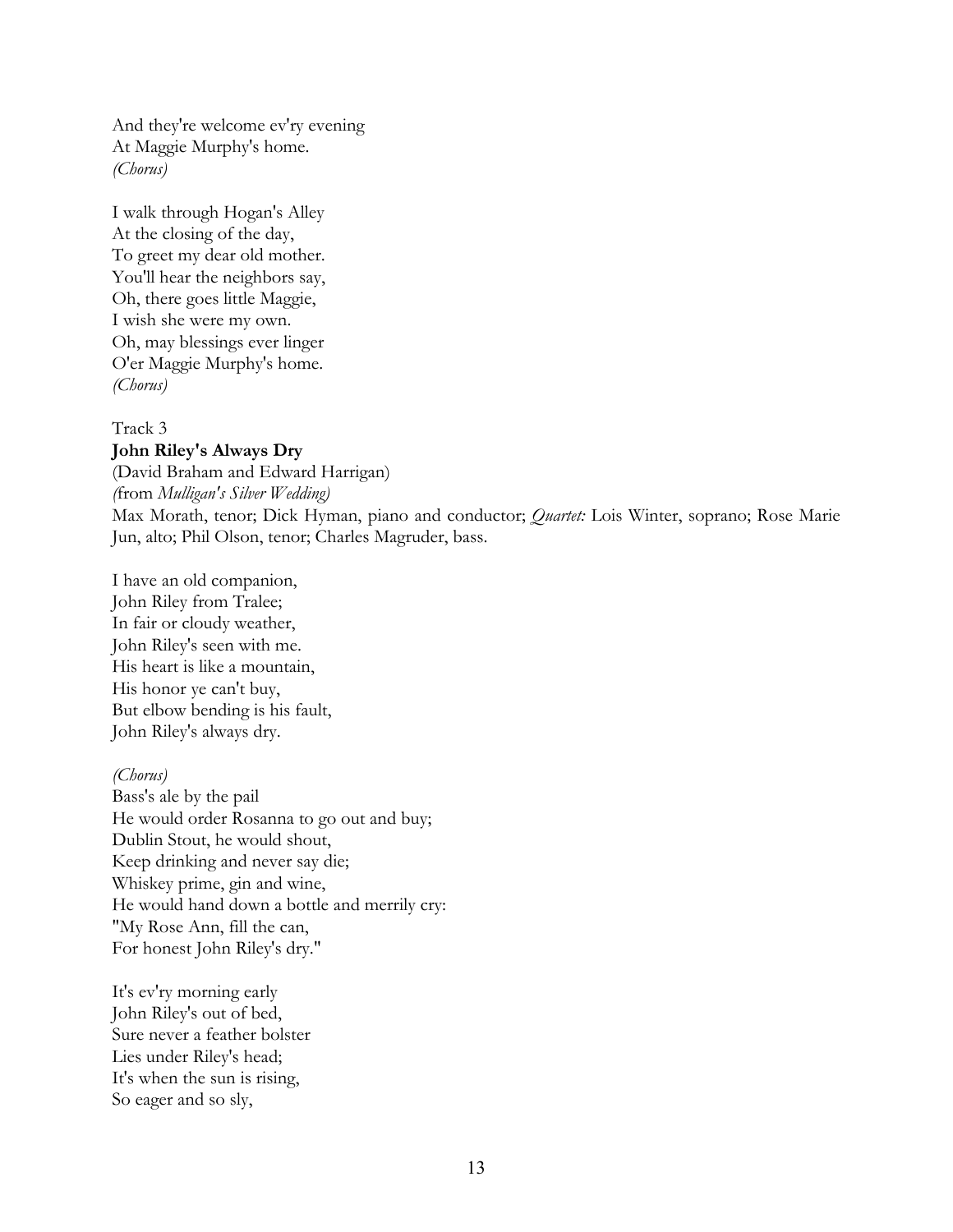He slips out for his bitters, boys, John Riley's always dry. *(Chorus)*

His father often told him, When John was but a youth, That ev'ry mortal Riley All died from whiskey drouth; Of course it is a failing, The poor man can't deny, 'Tis but a freak of nature, boys, John Riley's always dry.

What puzzles all the doctors John Riley's ever met Is fresh or salty water Can't make John Riley wet. Sure he must have the liquor, Rum, brandy, gin, or rye, And should he miss the bottle, boys, John Riley'd surely die. *(Chorus)*

Track 4

**Paddy Duffy's Cart** (David Braham and Edward Harrigan) *(*from *Squatter Sovereignty)* Max Morath, tenor; Dick Hyman, piano and conductor; *Quartet:* Lois Winter, soprano; Rose Marie Jun, alto; Phil Olson, tenor; Charles Magruder, bass.

The many happy evenings I spent when but a lad On Paddy Duffy's lumber cart, quite safe away from dad. It stood down on the corner, near the old lamplight; You should see the congregation there on ev'ry summer night. Oh, there was Tommy Dobson, now a senator; Billy Flyn and Johnny Glyn, oh, they were kill'd in war: All merry boyish comrades, recollections bring, All seated there in Duffy's cart on summer nights to sing: "Twinkling stars are laughing, love, laughing on you and me;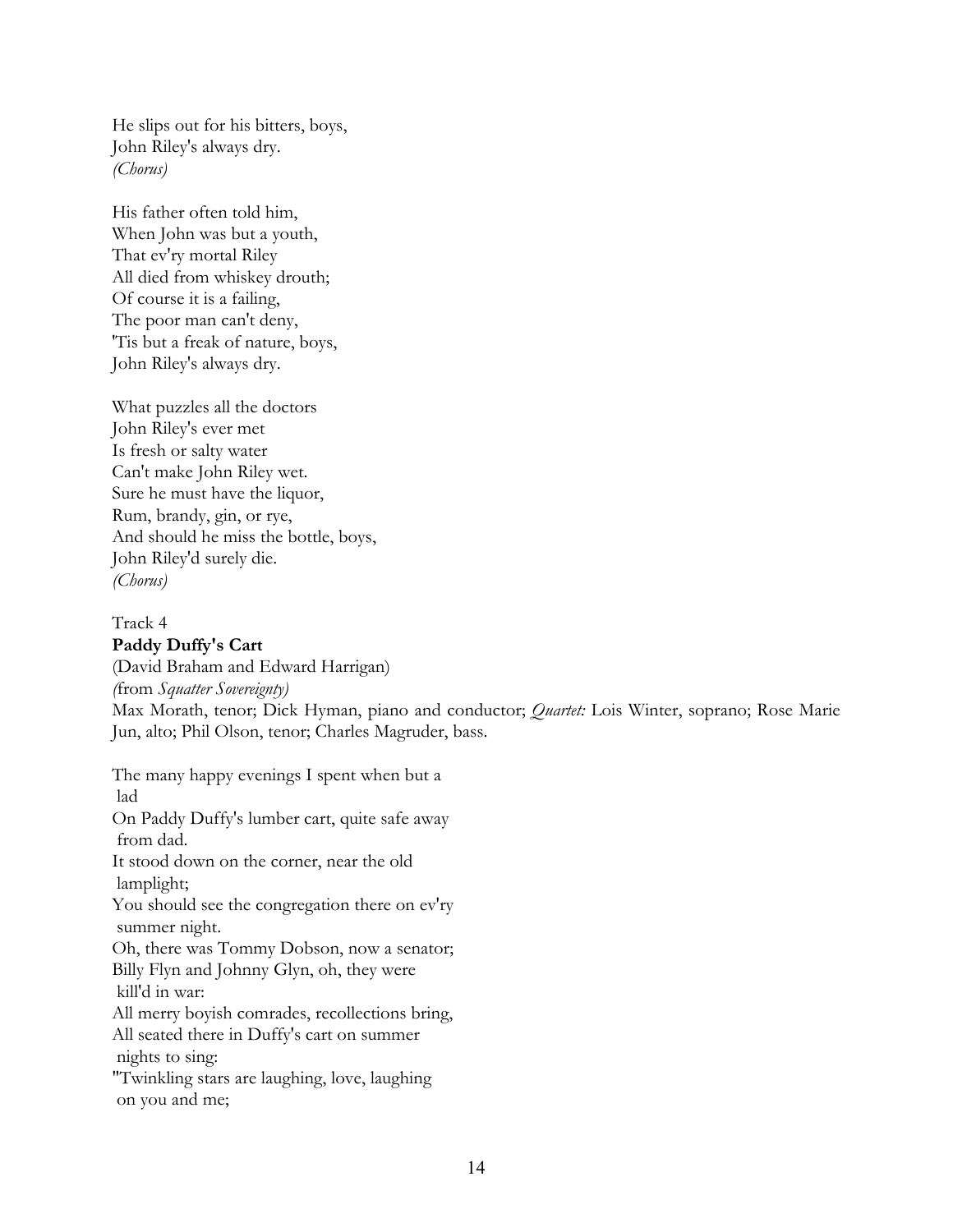While your bright eyes look in mine, peeping stars they seem to be."

We'd gather in the evening, all honest working boys,

And get on Paddy Duffy's cart, for no one marr'd our joys,

All seated in the moonlight, laughing 'mid its rays;

Oh, I love to walk of old New York, and of my boyish days.

Oh, there was Henry Gleason, now a millionaire; Curly Rob and Whitey Bob, they're living on the air:

All merry boyish comrades, recollections bring,

All seated there in Duffy's cart on summer nights to sing:

"Little Fraud, little Fraud, she's the daintiest darling of all.

"Little Fraud, little Fraud, oh, the daintiest darling of all."

Oh, a merry little maiden, so nobby, neat, and coy,

A-smiling up at Duffy's cart upon her sweet heart boy.

It made a jealous feeling, a quiet piece of chaff; But all in play it died away and ended with a laugh.

Oh, there was Larry Thomson, he was a chum of mine;

Lemmy Freer and Sandy Greer, they died in forty-nine:

All merry boyish comrades, recollections bring, All seated there in Duffy's cart on summer

nights to sing:

"Twinkling stars are laughing, love, laughing

on you and me;

While your bright eyes look in mine, peeping stars they seem to be."

Track 5

# **Hang the Mulligan Banner Up**

(David Braham and Edward Harrigan) *(*from *The Mulligan Guard Nominee)* Max Morath, tenor; Dick Hyman, piano and conductor; *Quartet:* Lois Winter, soprano; Rose Marie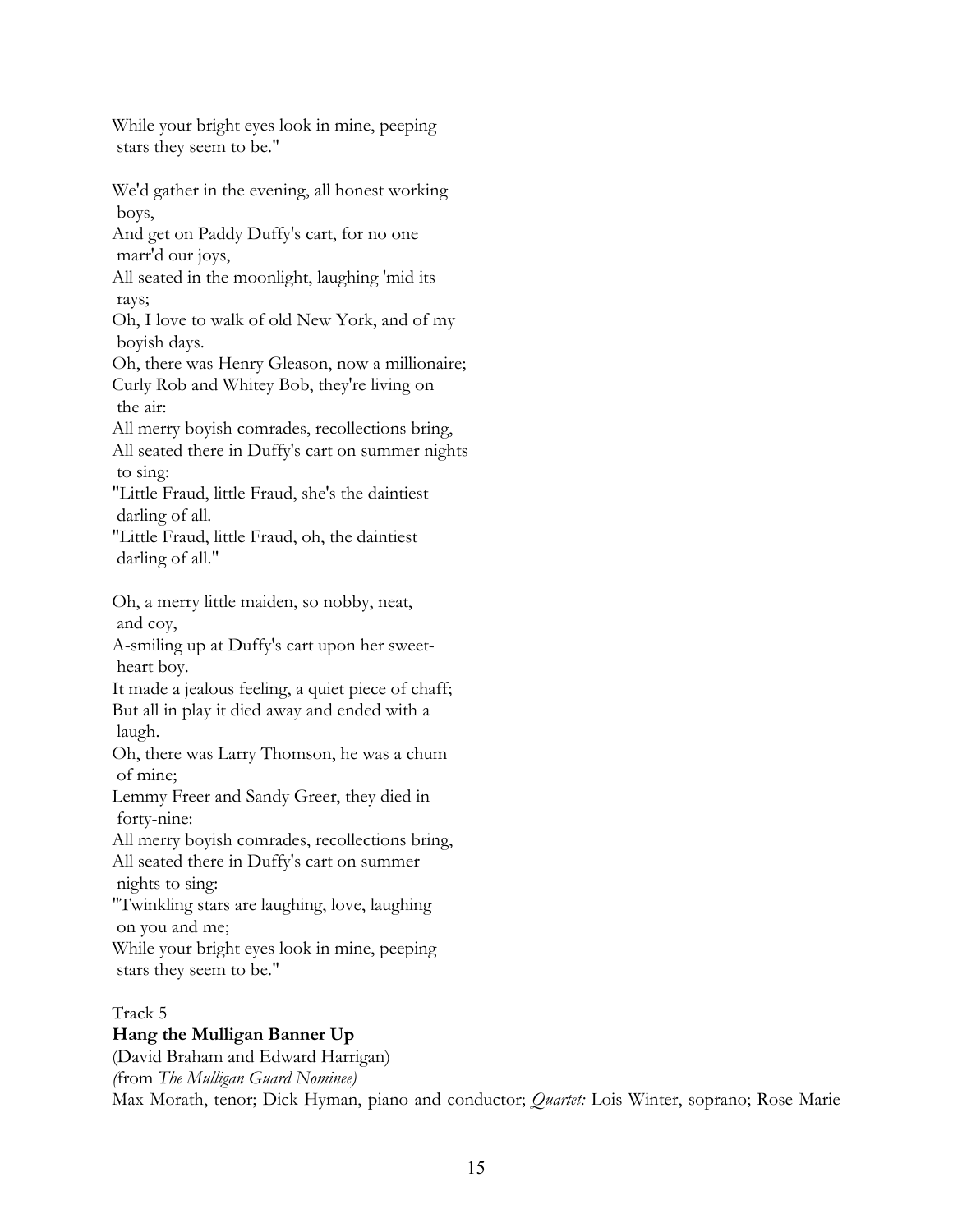Jun, alto; Phil Olson, tenor; Charles Magruder, bass.

Dan Mulligan, the coming man, so stalwart, bold, and strong,

He's always in the cause of right, and never in the wrong.

He wants you for constituents, the white man and the black,

And should you want a favor, boys, he'll never turn his back.

## *Chorus*

Then hang the Mulligan banner up so boldly to the winds,

Now give it room, the Mulligan boom, we'll leave the Dutch behind;

All Africans, Italians, and Scandinavians,

Come rally round your leader, boys, bold Daniel Mulligan.

For energy and constancy, he's a lib'ral-minded man,

Old Caesar never had the pluck of Daniel Mulligan;

Sure had he lived in ancient Rome, all hist'ry would have cried

That our Hibernian Caesar, boys, with honor easy died.

```
(Chorus)
```
Then concentrate each delegate, oh, rally, rally, all! With might and main, oh, once again, we'll take the City Hall! When in the aldermanic chair bold Daniel takes his seat, We'll capture all the patronage, and lashings for to eat. *(Chorus)*

Track 6 **Stay in Your Own Back Yard** (Lyn Udall and Karl Kennett) Danny Barker, baritone; Dick Hyman, piano.

Lilac trees a-blooming in the corner by the gate,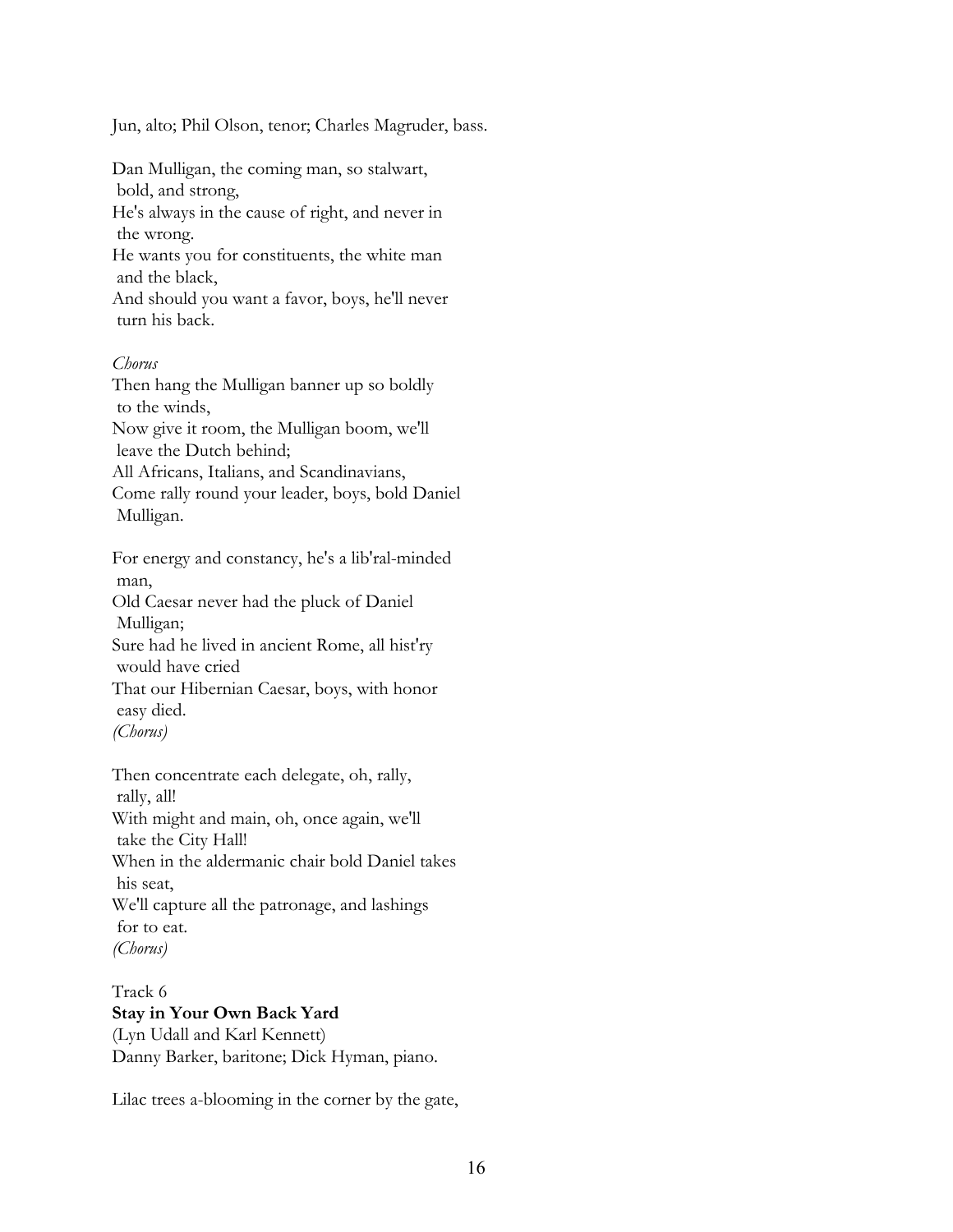Mammy in the little cabin door; Curly-headed pickaninny comin' home so late, Cryin' 'cause his little heart is sore; All the children playing 'round have skin so white and fair, None of them with him will ever play. So Mammy in her lap takes the little weeping chap,

And says, in her kind old way:

## *Chorus*

Now, honey, yo' stay in yo' own back yard, Don' min' what dem white chiles do; What show yo' suppose dey's a-gwine to gib A black little coon like you? So stay on dis side of de high boahd fence, An', honey, don' cry so hard; Go out an' a-play jes' as much as yo' please, But stay in yo' own back yard.

Ev'ry day the children, as they passed old mammy's place,

Romping home from school at night or noon, Peering through the fence would see this eager little face,

Such a wistful, lonesome little coon;

Till one day the little face was gone forever more,

God had called this dusky little elf,

And Mammy in the door sat and rocked as oft before,

And crooned to her old black self: *(Chorus)*

## Track 7 **De Golden Wedding**

(James A. Bland) Danny Barker, baritone; Dick Hyman, piano and conductor; *Quartet:* Bobby Floyd, first tenor; Ralph Fields, second tenor; Bernard Knee, baritone; Charles Magruder, bass.

Le's go to de golden wedding, All the darkies will be there; Oh, such dancing and such treading! And such yellow girls so fair! All the high-toned colored people That reside for miles around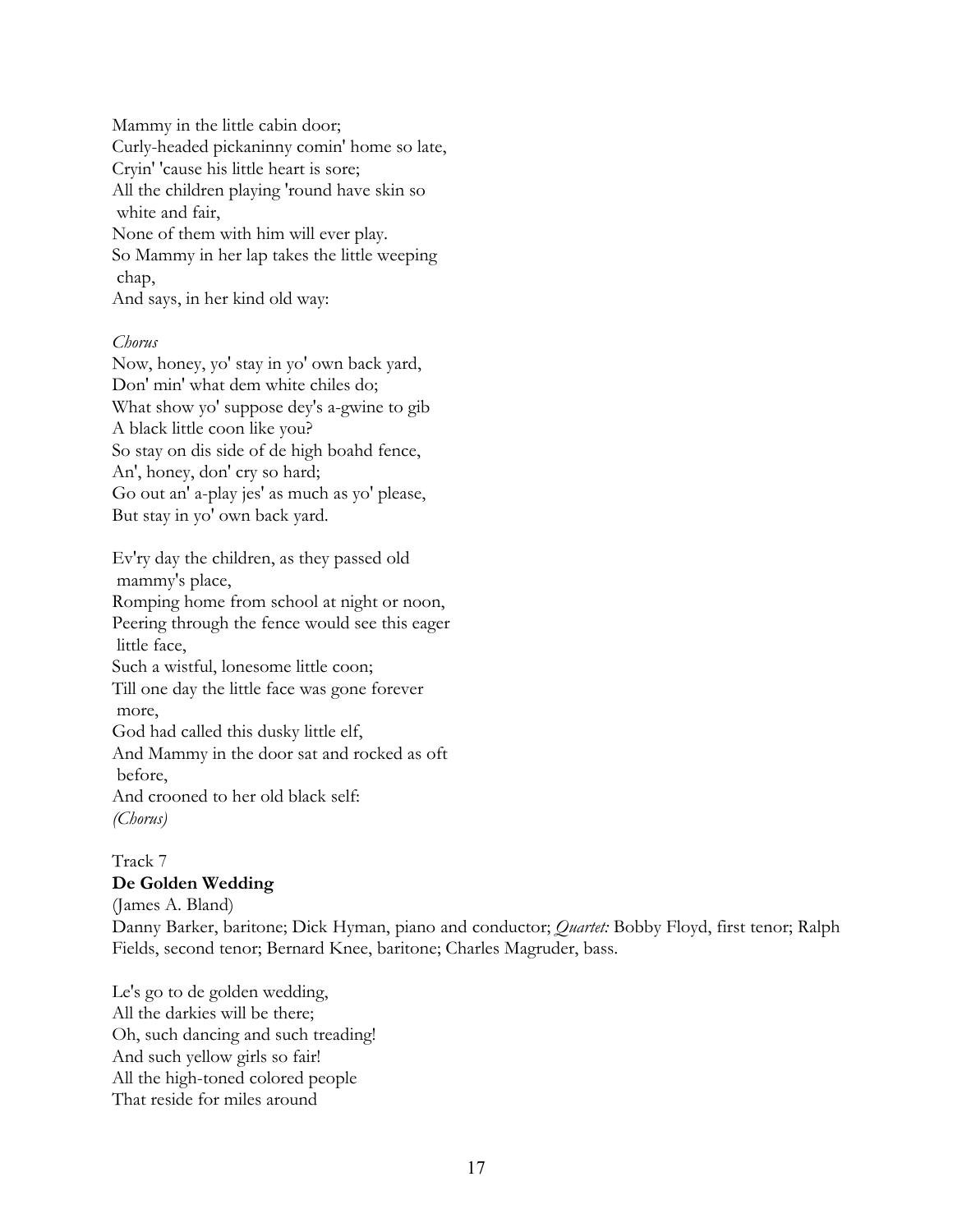Have received an invitation, And they surely will come down.

#### *Chorus*

All the darkies will be there, Don't forget to curl your hair; Bring along your damsels fair, For soon we will be treading. Won't we have a jolly time, Eating cake and drinking wine? All the high-toned darkies Will be at the Golden Wedding.

We will have ice cream and honey, Apple brandy and mince pie; Darkies, won't it look too funny When Aunt Dinah does shoo-fly? Uncle Joe and Ezekiah From the old Car'lina state Will be at the Golden Wedding, 'Kase them colored gents am great. *(Chorus)*

Old Jim Grace will play the fiddle, Beat the bones and old tambo, And Kersands will play the essence On ole Jim Bohee's banjo; Mackintosh will kiss Lucinda, 'Kase she is so very shy, And the little pickaninnies, They will dance and sing shoo-fly. *(Chorus)*

## Track 8 **My Gal Is a High-born Lady**

(Barney Fagan) Danny Barker, baritone; Dick Hyman, piano.

Thar is gwine to be a festival this evenin', And a gatherin' of color mighty rare; Thar'll be noted individuals of prominent dis tinctiveness, To permeate the colored atmosphere; Sunny Africa's Four Hundred's gwine to be thar, To do honor to my lovely fiancée;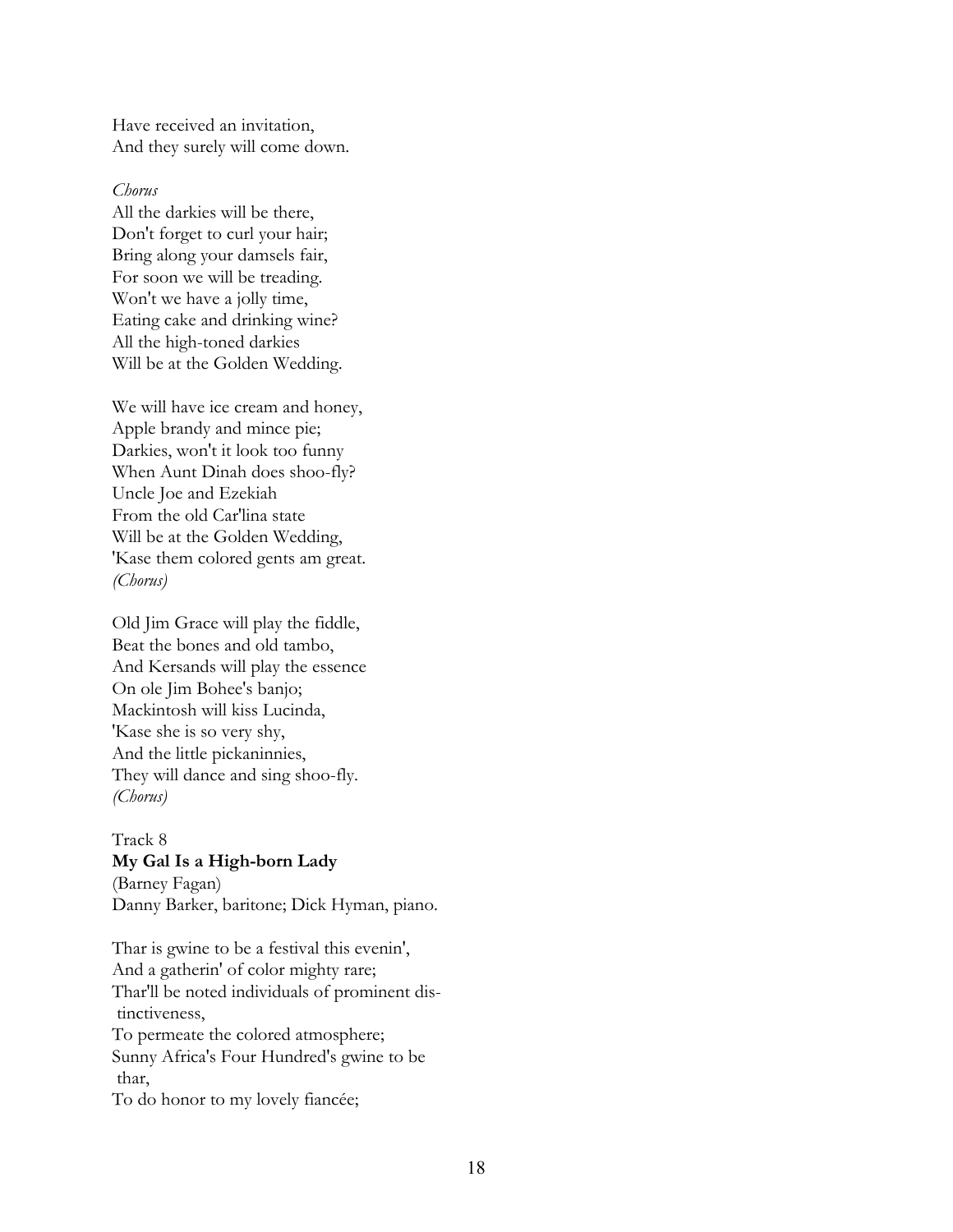Thar will be a grand ovation of especial osten tation, When the parson gives the dusky bride away!

#### *Chorus*

My gal is a high-born lady, She's black but not too shady, Feathered like a peacock, just as gay; She is not colored, she was born that way. I'm proud of my black Venus, No coon can come between us. 'Long the line they can't outshine This high-born gal of mine!

When the preacher man propounds the vital question,

"Does ye' take the gal for better of for wuss?," I will feel as if my soul had left my body, gone to glory,

And I know my heart will make an awful fuss. I anticipates a very funny feelin',

Nigger's eyeballs like a diamond sure to shine; But I'll bask in honeyed clover when the cere mony's over

And I press the ruby lips of baby mine! *(Chorus)*

Track 9 **Darktown Is Out Tonight**

(Will Marion Cook)

Danny Barker, baritone; Dick Hyman, piano and conductor; *Quartet:* Bobby Floyd, first tenor; Ralph Fields, second tenor; Bernard Knee, baritone; Charles Magruder, bass.

Hey dere, Sal, Come on, gal, Jine dis promenade; Tek my ahm, What's de harm? Needn't be afraid! Dar's ole Dan-- Watch dat man Comin' down de line. Dat ole coon Hottah'n June 'Long in sweatin' time. Howdy do?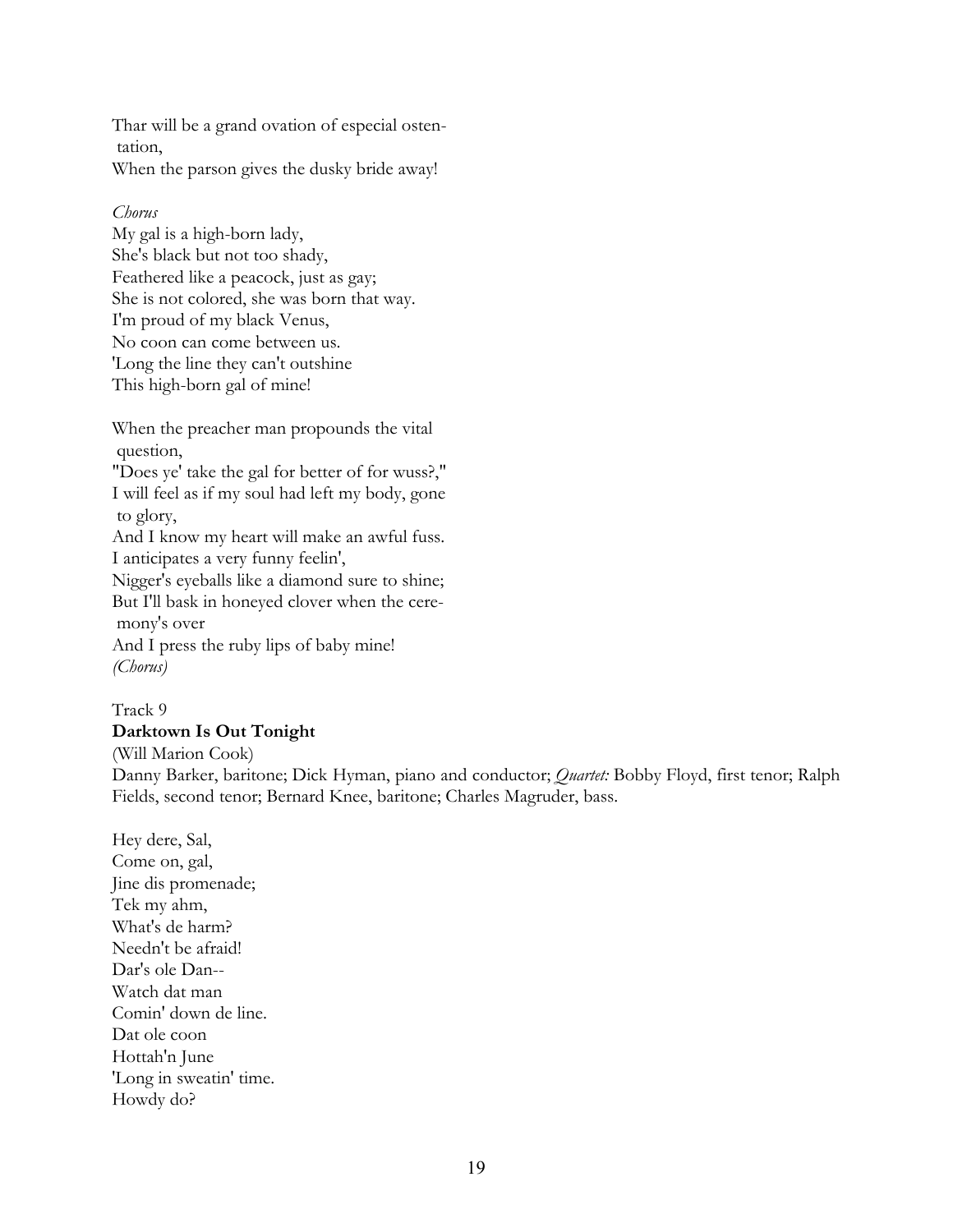Hope dat you 'Joy yose'f immense! Reckon Bess Got dat dress Off Miss Lucy's fence. Clear de paf! Needn't laf, Dat'll be all right! White folks yo' Got no sho'! Dis huh's Darktown night, An' there'll be

#### *Chorus*

Warm coons a-prancin', Swell coons a-dancin', Tough coons who'll want to fight; So bring 'long yo' blazahs, Fetch out yo' razahs, Darktown is out tonight! *(Repeat)*

Watch dat pair, Dey doan' care How dey lif' dey feet. Graciuhs me! Jul'us, he Nevah could be beat! Whah's dat Lize? I'se surprise! Reckon she can't come. Nevah kno', Huh so slow, Jinin' in de fun. Yondah's Lize-- Wid huh size, What's 'e 'spec' to do? Needn't grin, She can't win 'Thout she'd wa'k wid you. Bless de Lam! Huh come Sam, Wid Clorinda too! Now's de time, Git in line, Sho' what you kin do,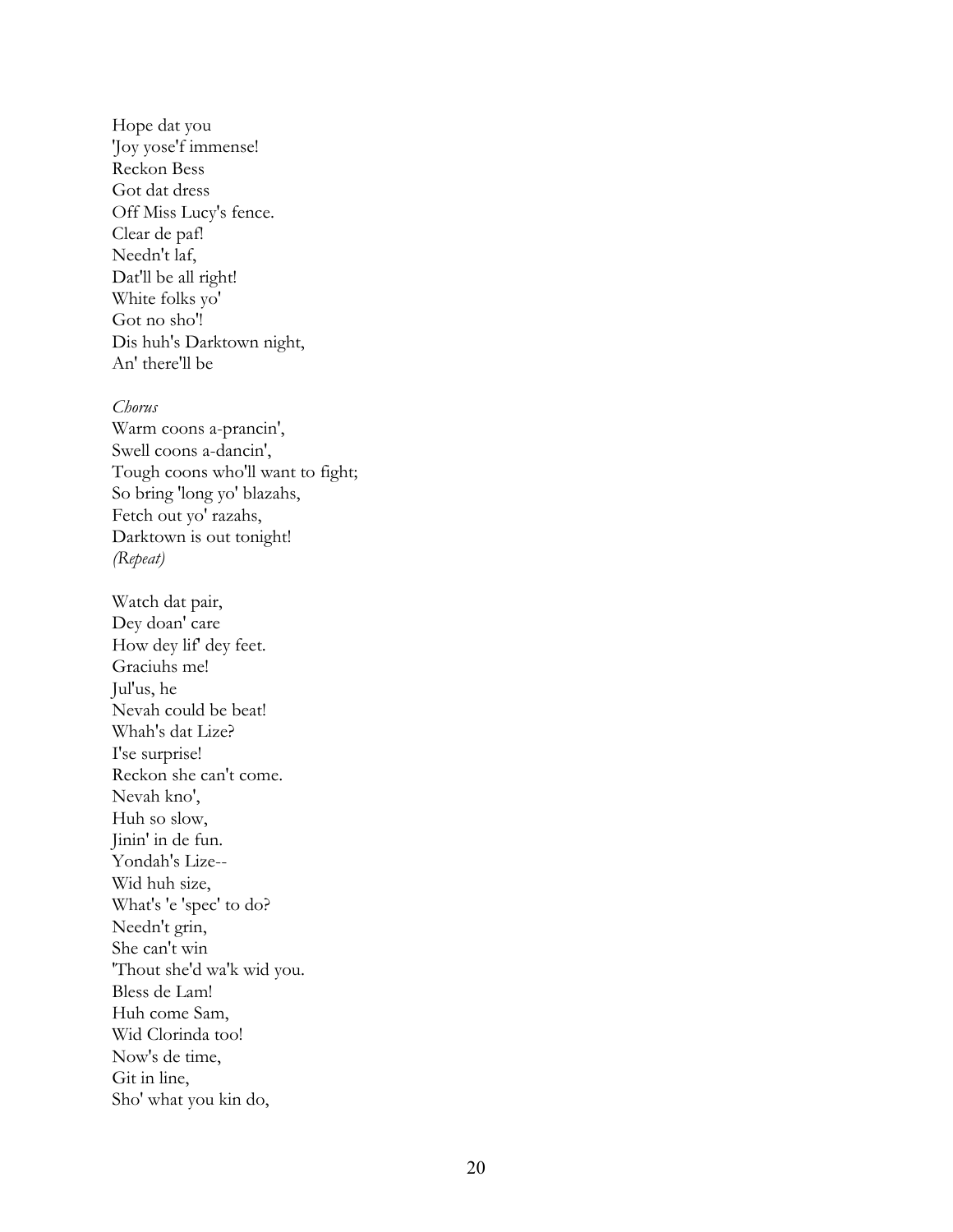*(Chorus)* Everyone Huntin' fun, Know Darktown's the place. Case we'se coons And buffoons, That ain't no disgrace. Never min', For the time Comin' mighty soon, When the best, Like the rest Gwine a-be singin' coon. Time ain't long For our song Mighty sweet to hear, And ole darky band Sounds so grand, Make you feel so queer. Now's de time, Git in line, We ain't here to fight. What's de use Of abuse? Darktown is all right. An' there'll be *(Chorus) (Repeat twice)*

For there'll be

### Track 10 **Tell 'Em I'll Be There**

(James A. Bland) Bobby Floyd, tenor; Dick Hyman, piano and conductor; *Trio:* Ralph Fields, tenor; Bernard Knee, baritone; Charles Magruder, bass.

It's been a long time since I've been home, Tell the folks I'm coming. All through this world this child has roam'd, Tell them I will be there. Their faces all I long to see, Tell the folks I'm coming. It fills this heart of mine with glee, Tell them I'll be there.

*Chorus*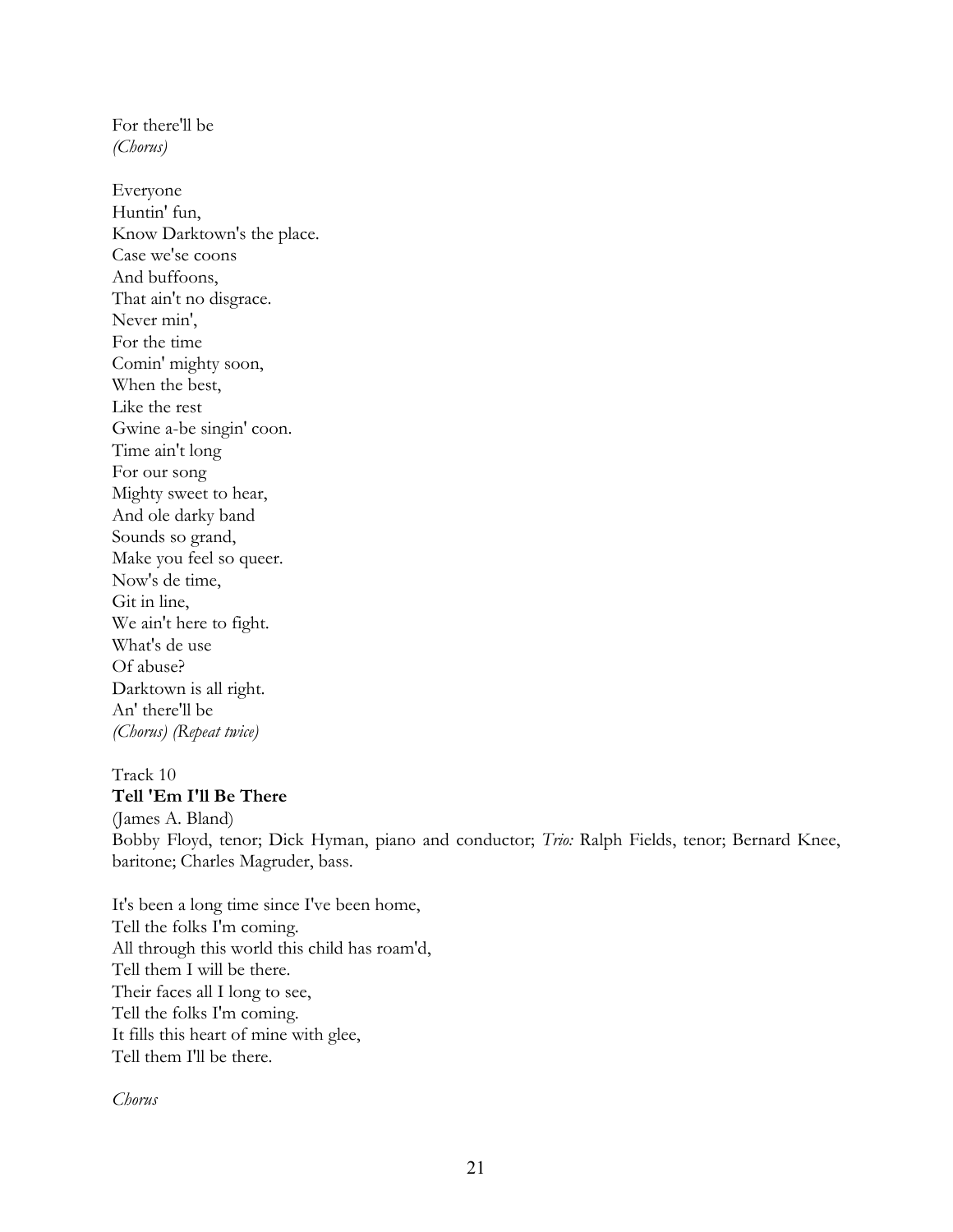Tell 'em I'll be there, *(Repeat)* I'll be there, get ready for to greet me, Tell 'em I'll be there, *(Repeat)* Hannah, Jane, and Liza they will meet me. Tell 'em I'll be there, *(Repeat)* Way down in that good old clime, We'll play the fiddle, the bones, and the banjo. Won't we have a happy time!

So goodbye, darkies, don't you cry, Tell the folks I'm coming. I'll meet you children bye and bye, Tell them I will be there. I'll shake you children by the hand, Tell the folks I'm coming. When we meet in that happy land, Tell them I'll be there. *(Chorus)*

#### Track 11 **The German 5th**

(Gus Williams)

Clifford Jackson, tenor; Dick Hyman, piano and conductor; *Quartet:* Alan Sokoloff, first tenor; Ralph Fields, second tenor; Bernard Knee, baritone; Charles Magruder, bass

If you look at me your eyes out, You will see a soldier gay; I belong to the German Fifth, Vot promenades along Broadway; Ve have de German colors flying mit de red, de vite, de blue, Und ve alvays looks so nobby Ven ve march de city drough.

*Chorus* Double rank, Vatch dot flank! Don't dot vas a splendid tune? Mark dot time; Ain't dot fine? Ven ve march, ve don't stand still Hoopala. Shout hurrah! Dot's de bay dot's shure to kill. Rite face aboud, Turn inside oud,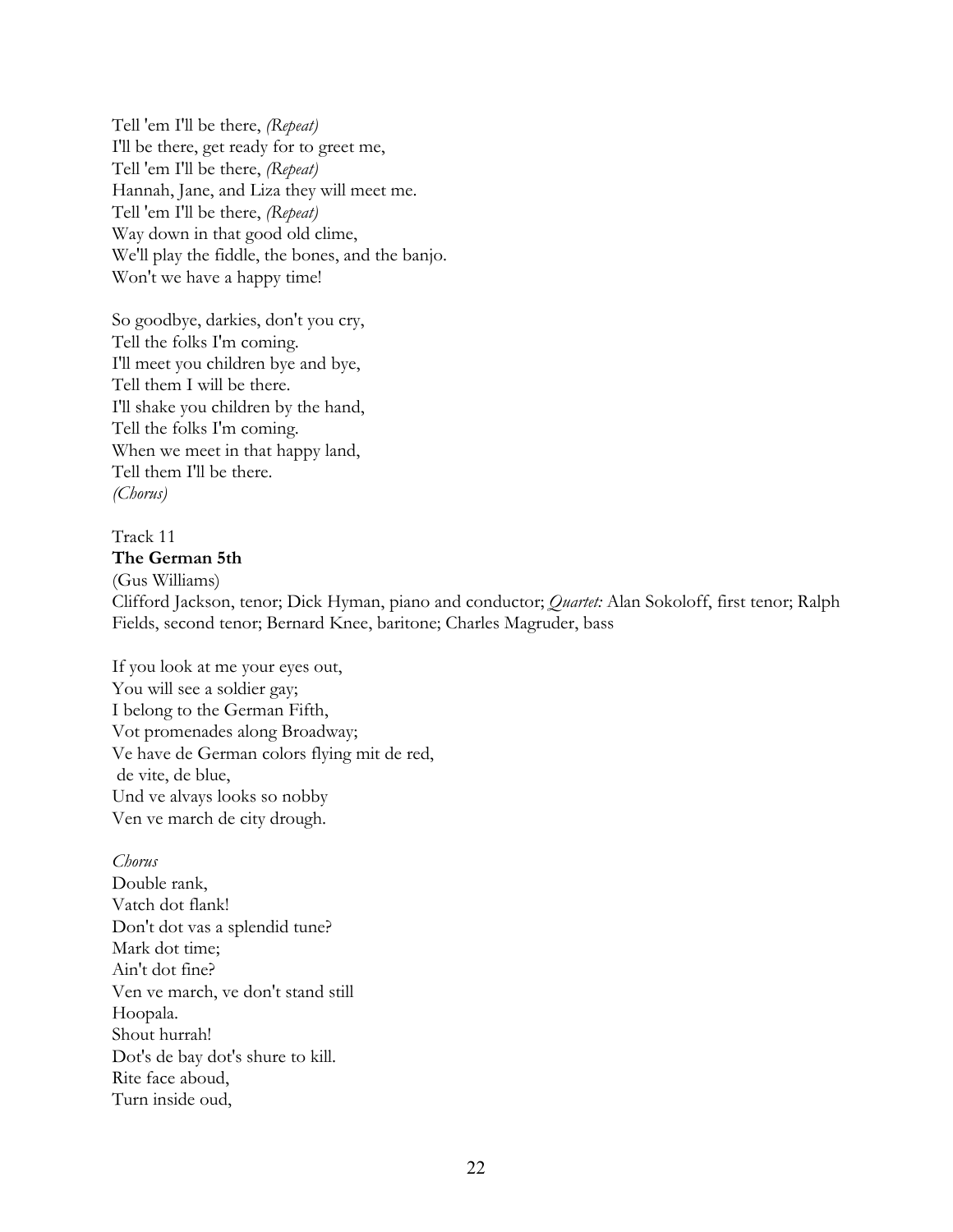Hurrah for de German Fifth. *(Repeat)*

Ven ve vas in dot army, Ve got fed on barrel staves, Und ven ve don't vas fight, Ve had to vork at digging graves; Den ve got so awful sick Dot you could see us drough und drough, Und vile ve vas a-marching, Den our feet got plack und blue. *(Chorus)*

How ve vas home-guard privates, Ve got blenty grub to eat; Germans vos jealous of us, Ven ve valk along the sdreet. But for dot ve do not care, For no matter vere ve go, Dey all admire our marching, In de rain or drough de snow. *(Chorus)*

# Track 12 **Cat Song** or **Can Anyvone Tell Vere Dot Cat Is Gone?** (Gus Williams) Clifford Jackson, tenor; Dick Hyman, piano and conductor; *Quartet:* Alan Sokoloff, first tenor; Ralph Fields, second tenor; Bernard Knee, baritone; Charles Magruder, bass.

Of you lisden to me, I'll do vot I can To tole unto you I'm a miserable man. I losed me a cat Yust dree days ago, Und I feel so bad I don't know vot to do.

#### *Chorus*

Can anyvone tell vere dot cat is gone, Dot maldoose cat, dot kidden cat; Can anyvone tell vere dot cat is gone, Dot beautiful John Thomas cat.

He vos a nice cat He had vone eye-prow,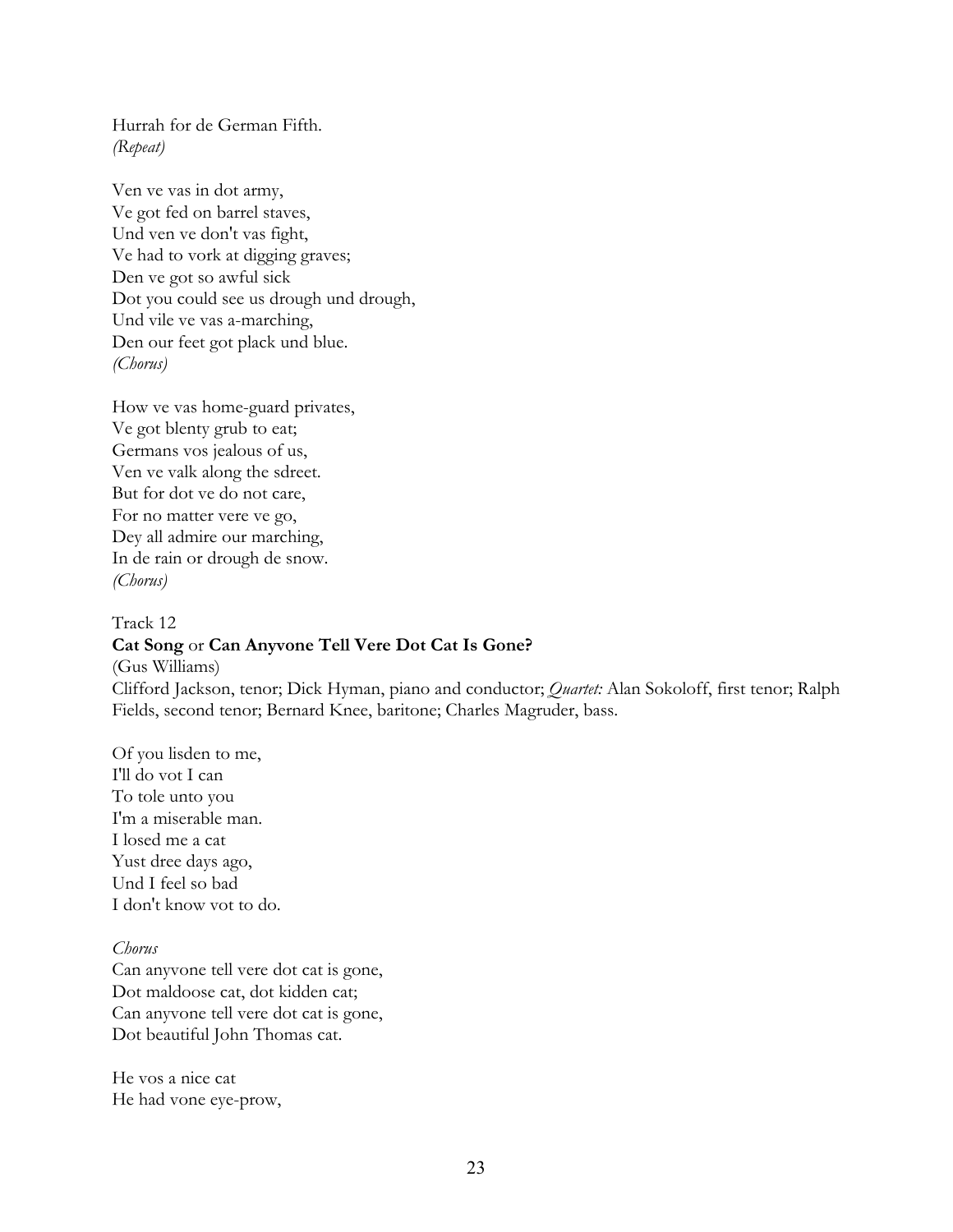Und such a sweed voice, Ven he'd say "Meow"; But den some bad poys, De got a din bail, Und dey tied it onto my pussycat's dail. *(Chorus)*

To any vot find him Und pring him to me, I'll give dot same vone Dwo dollars or dree. He had such nice eyes, Und den dey did shine, Und his dail it gurled ub Like a big number nine.

*(Spoken)* I vouldn't care so much to lose dot, ontly id have peen in our family ever since id vos a poodle, und I have had many a habby day mit dot cat. Ven I vos a child, ven I used to come home from school I used to blay mit dot son of maldoose cat, so dot now I miss id putty much some. But all I vant to know now is, *(Chorus)*

# Track 13 **Rip van Winkle Was a Lucky Man**

(Jean Schwartz and William Jerome) Clifford Jackson, tenor; Dick Hyman, piano.

In the Catskill Mountains Rip van Winkle slept for twenty years, At home he couldn't get along with his wife, it appears, They used to fight both day and night. One night she got real angry and turned Rippy from the door, And said he needn't ever play in her yard anymore, She told him he could take his clothes and go.

# *Chorus*

Rip van Winkle was a lucky man. Rip van Winkle went away And slept for twenty happy years In the mountains, so they say. How lucky! Rip van Winkle had a lovely sleep, Deny it if you can; While his loss they was deploring,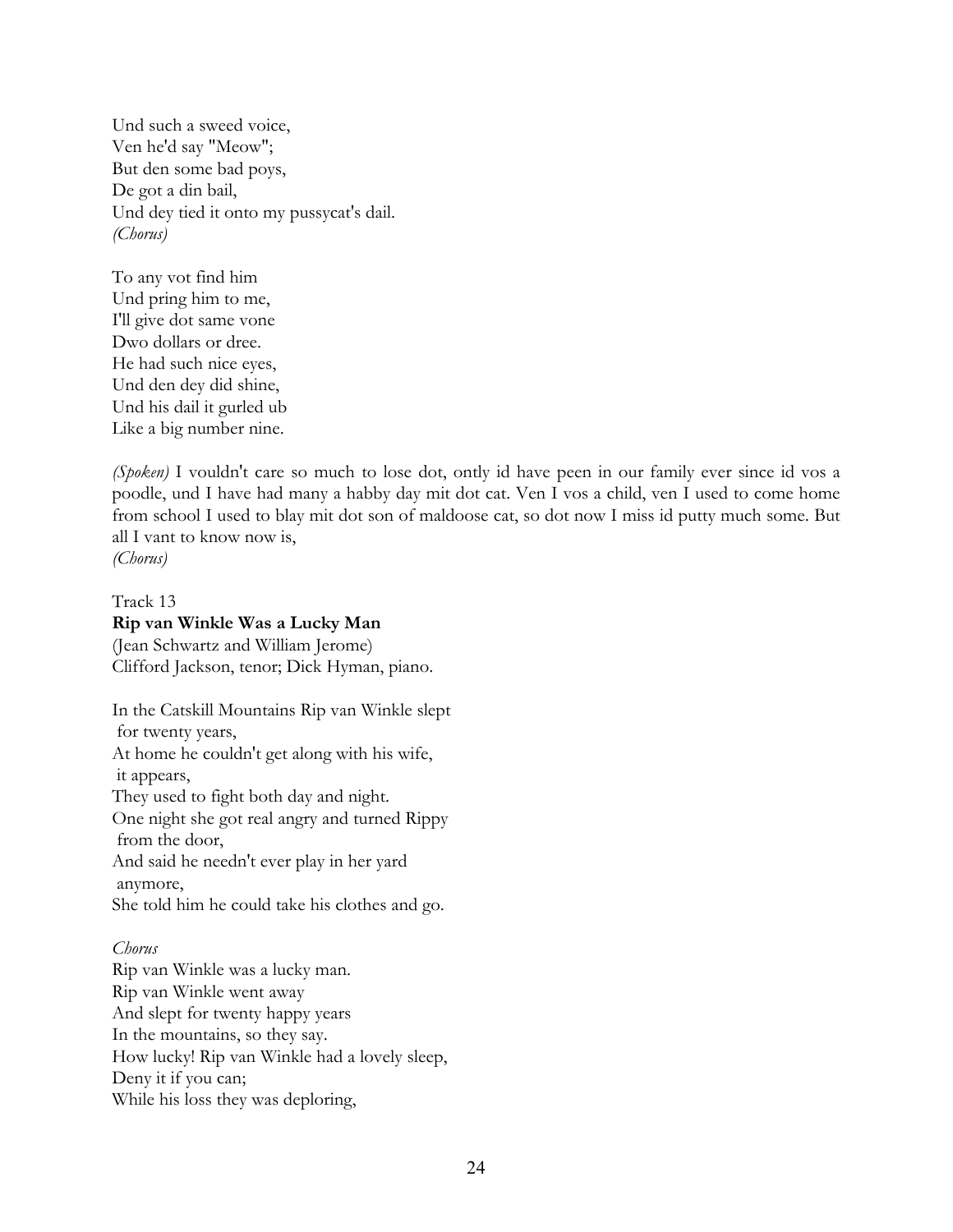He was in the mountains snoring, Rip van Winkle was a lucky man.

Now just sit down and figure out the money that he saved. For twenty years his whiskers grew, his face had not been shaved, His brush it grew a mile or two; And during all that time his living didn't cost a cent, His wife at home she had to keep the house and pay the rent, While in the mountains Rip was living high.

### *Chorus*

Rip van Winkle was a lucky man, Rip van Winkle was a gent, Lived on a bluff for twenty years, Didn't spend a single cent. How lucky! Rip van Winkle had a lead-pipe cinch, deny it no one can; While his wife was spending money, He was in the land of honey, Rip van Winkle was a lucky man.

He saw the Catskill Mountains, and he saw the Catskill rats, But he never had to live in any stingy Harlem flats, Four rooms and bath, just room to laugh, Those narrow-chested dining rooms that really is too small,

That every time you want to eat, they serve you in the hall;

It serves you wrong, but still it serves you right.

## *Chorus*

Rip van Winkle was a lucky man, Rip van Winkle took the cake, Never had to eat any homemade pies Like mother used to make. How lucky! Rip van Winkle knew a thing or two, deny it if you can; He never seen the women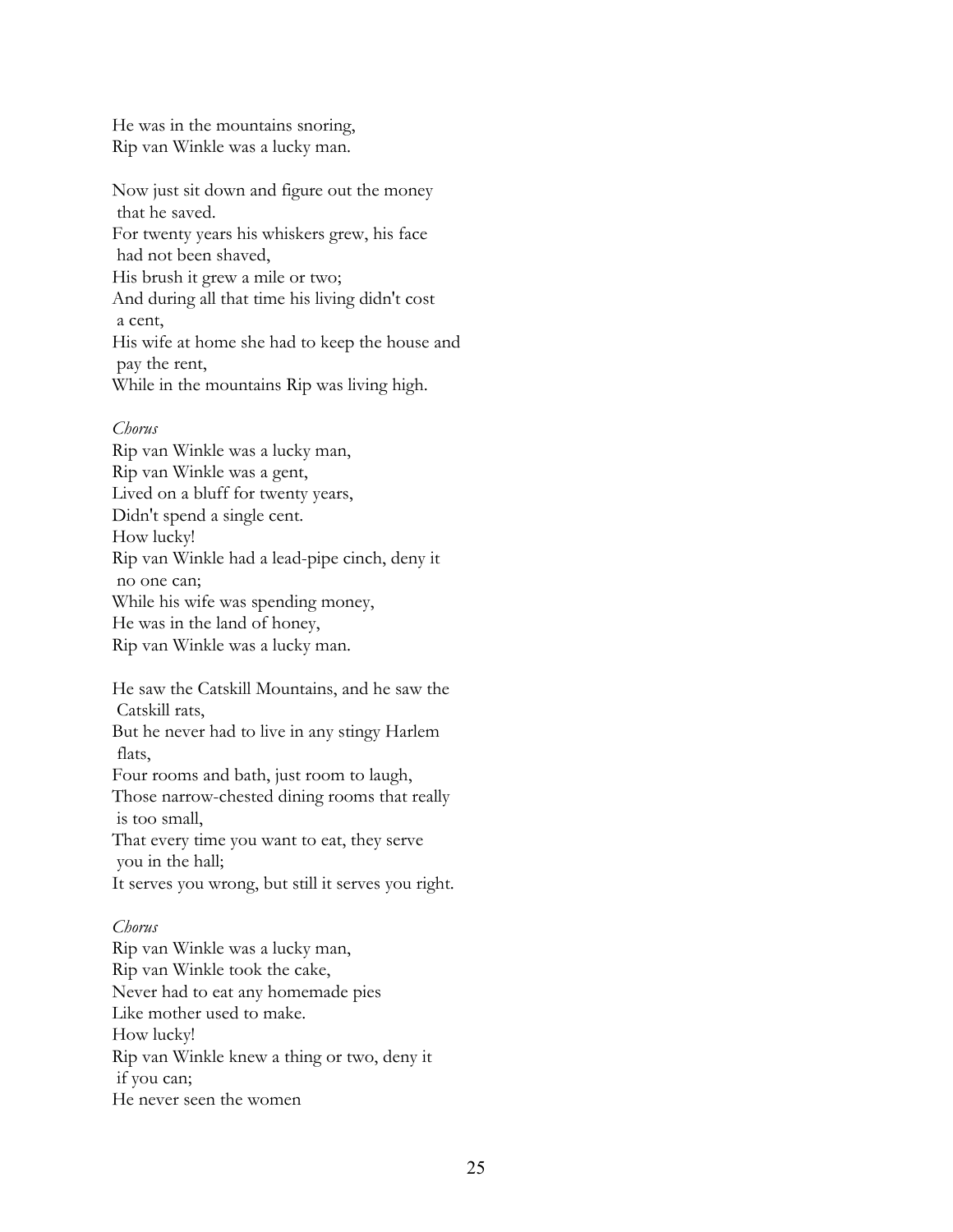Down at Coney Island swimming, Rip van Winkle was a lucky man.

He didn't have to chop the wood or carry in the coal, Or walk upon his heels all day to try and save his sole. His mind was free from misery, No quarrel with a woman who would swear that white was black, And in the depths of winter put her cold feet on his back, Or holler, "There's a burglar in the house."

## *Chorus*

Rip van Winkle was a lucky man, Rip van Winkle took a dose, Just think of wearing twenty years The same old suit of clothes. How lucky! Rip van Winkle knew a thing or two, deny it no one can; If he'd agone asleep in Philly, He could have slept till he was silly, Rip van Winkle was a lucky man.

# Track 14

## **Don't Give de Name a Bad Blace**

(Gus Williams)

Clifford Jackson, tenor; Dick Hyman, piano and conductor; *Quartet:* Alan Sokoloff, first tenor; Ralph Fields, second tenor; Bernard Knee, baritone; Charles Magruder, bass.

I keep a zaloon in dis cidy, I sell weisbeer and oder drinks too, Und alzo I keep a lunch gounter, My dables and chairs dey vas new; But a lod of dose loafers gome in dere, Und dey try for to knock me aboud, But I tole you dey can't fool dis Deutchman, For I hit dem rite all of de mout.

*(Spoken)* Yes, und ven I vas hitting dem, mine vife gomes ub to me und says,

### *Chorus*

"Don't give de name a bad blaces,"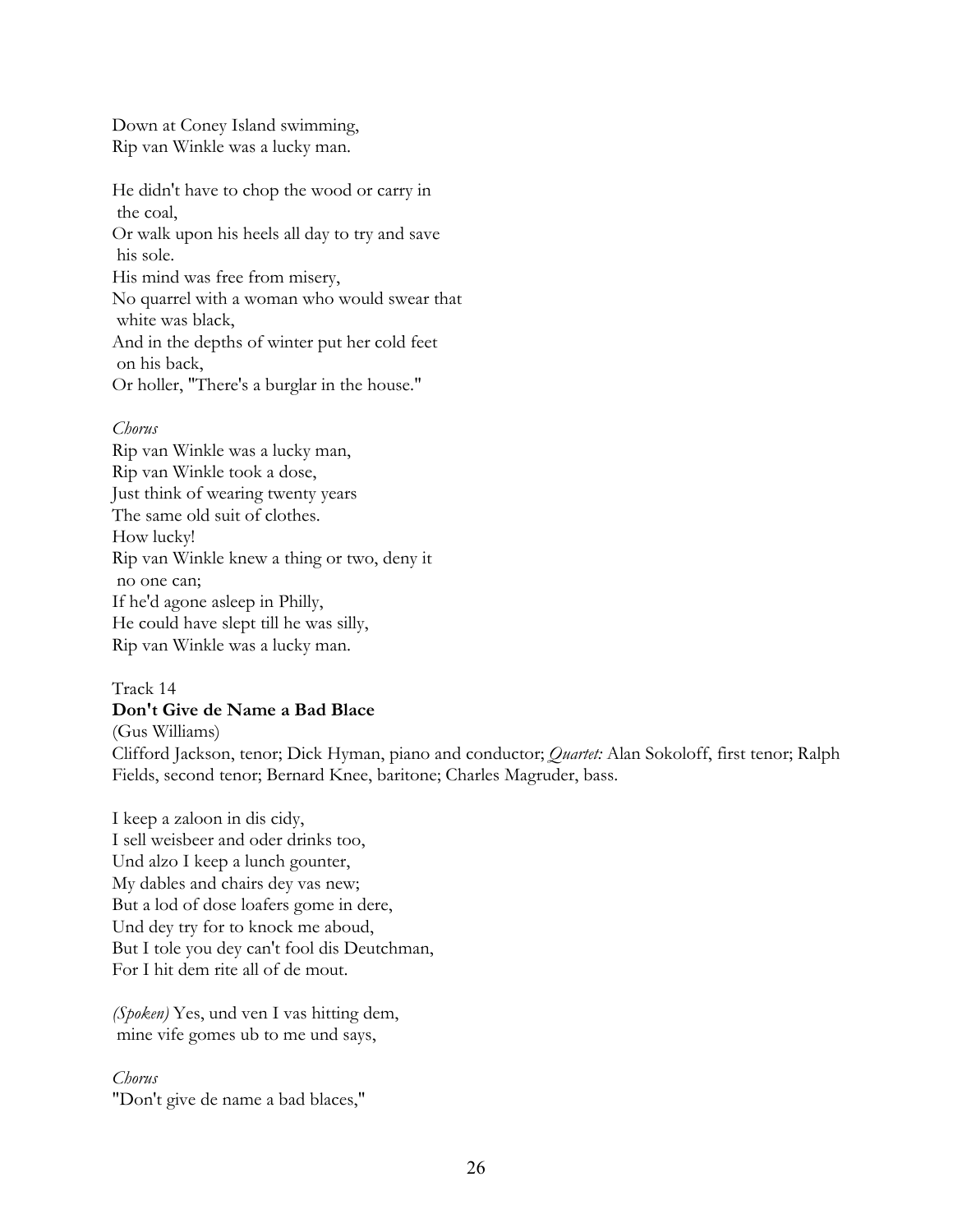Und she looks at me rite in de face, "Or de bolices vill gwick arresd you, Of you give de name a bad blace." *(Repeat)*

I blay cards de whole of de day time, Seven oud und eucherem too, Und somedimes I blay dominixes, But den dat game vas to me new. But de game dat I don't understand much, Und at vich I vas ten dollars oud Almosd every dime dat I blay it, Vas poger, vere you ante oud.

*(Spoken)* Yes, dat's de game I don't understand. You see, I vas blaying poger de oder day, und vas bedding all my money because I had a goot hand, und ven de oder fellar asked me vas I had, I tole him dat I had four aces, und vat you dink, dat oder fellar had five aces, und I losed my money. Dat's de first dime dat I ever knew dat dere was nine aces in a deck of cards, und I felt so mad aboud it dat I vas going to fight, ven yust den mine vife hollered oud, *(Chorus)*

Some roosders vat gome in my zaloon, Dose vat is drinking, I mean, Venever dey get drough a-drinking Vill dell me to "set dem oud again." Und day vey they keep on a-dalking, I say, "Pay, gentlemens, it vas late!" But dey look, und dey make dere eye dat vay, Und dell me, "Put dat down on de schlate."

*(Spoken)* Und I say, "Gentlemens, ve don't got some schlates," und den vone big fellar dells me to keep id in my head und dat he would gome around in de morning und kick it oud, und den I tole him dat ve don't do business dat vay, he says, "You don't, eh?" I zays, "No, sir, not of de gourthouse knows herself, und I dink she don't, und of you don't pay me gwick I vill put a head off you," und I would have done it too, only for mine vife, who cried oud, *(Chorus)*

### **SELECTED BIBLIOGRAPHY**

Applebaum, Stanley (ed.). *Show Songs, from* The Black Crook *to* The Red Mill. New York: Dover, 1974.

Charters, Ann. *Nobody: The Story of Bert Williams.* New York: Macmillan, 1970. Daly, John Jay. *A Song In His Heart: The Life and Times of James A. Bland.* Philadelphia: Winston, 1951. Fletcher, Tome *One Hundred Years of the Negro in Show Business.* New York: Burdge, 1954. Handy, William Christopher. *Father of the Blues.* New York: Macmillan, 1941, 1970. ------ (ed.). *Blues: An Anthology.* New York: Collier, 1972. Howe, Irving. *World of Our Fathers.* New York: Simon & Schuster, 1976.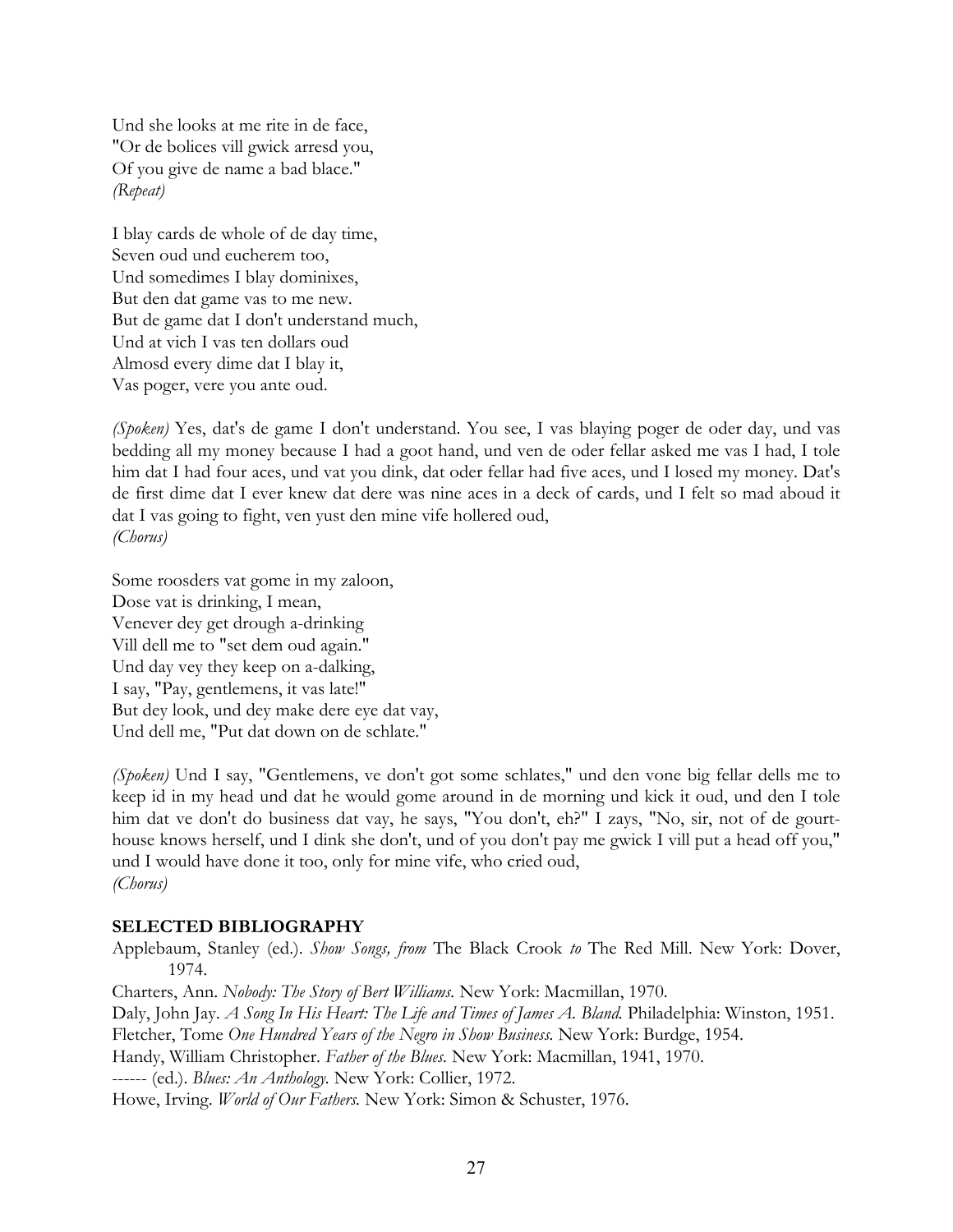Hughes, Langston, and Meltzer, Milton. *Black Magic: A Pictorial History of Black Entertainers in America.* New York: Bonanza, 1967.

Johnson, James Weldon. *Black Manhattan.* New York: Atheneum, 1968.

Kahn, E. J., Jr. *The Merry Partners: The Age and Stage of Harrigan and Hart.* New York: Random House, 1955.

Roach, Hildred. *Black American Music: Past and Present.* Boston: Crescendo, 1973.

Schuller, Gunther. *Early Jazz: Its Roots and Musical Development.* New York: Oxford University Press, 1968.

Southern, Eileen. *The Music of Black Americans.* New York: Norton, 1971.

------ (ed.). *Readings in Black American Music.* New York: Norton, 1971.

Producer: Sam Parkins

Recording engineer: Stan Tonkel

Mixing engineer: Russ Payne

Tape editor: Don Van Gordon, Soundwave Recording Studios

Recorded at Columbia Recording Studios, 30th Street, NYC

Digital mastering: Paul Zinman, SoundByte Productions, Inc., NYC

Cover design: Bob Defrin Design, Inc., NYC

Library of Congress Card No. 78-750464

## **The original recordings were made possible with a grant from the Rockefeller Foundation. This recording was made possible with grants from the New York State Council on the Arts**

## FOR NEW WORLD RECORDS:

Herman E. Krawitz, President; Paul Marotta, Managing Director; Paul M. Tai, Director of Artists and Repertory; Lisa Kahlden, Director of Information Technology; Virginia Hayward, Administrative Associate; Mojisola Oké, Bookkeeper; Ben Schmich, Production Associate.

RECORDED ANTHOLOGY OF AMERICAN MUSIC, INC., BOARD OF TRUSTEES: David Hamilton, Treasurer; Milton Babbitt; Emanuel Gerard; Adolph Green; Rita Hauser; Herman E. Krawitz; Arthur Moorhead; Elizabeth Ostrow; Don Roberts; Patrick Smith; Frank Stanton.

Francis Goelet (1926-1998), Chairman

1978 1996 Recorded Anthology of American Music, Inc. All rights reserved. Printed in USA.

## **DON'T GIVE THE NAME A BAD PLACE 80265-2**

- 1 **The Babies on Our Block** (David Braham and Edward Harrigan) 3:14 Max Morath, tenor; Dick Hyman, piano and conductor; *Quartet:* Lois Winter, soprano; Rose Marie Jun, alto; Phil Olson, tenor; Charles Magruder, bass.
- 2 **Maggie Murphy's Home** (David Braham and Edward Harrigan) 3:37 Max Morath, tenor; Dick Hyman, piano and conductor; *Quartet:* Lois Winter, soprano; Rose Marie Jun, alto; Phil Olson, tenor; Charles Magruder, bass.
- 3 **John Riley's Always Dry** (David Braham and Edward Harrigan) 3:52 Max Morath, tenor; Dick Hyman, piano and conductor; *Quartet:* Lois Winter, soprano; Rose